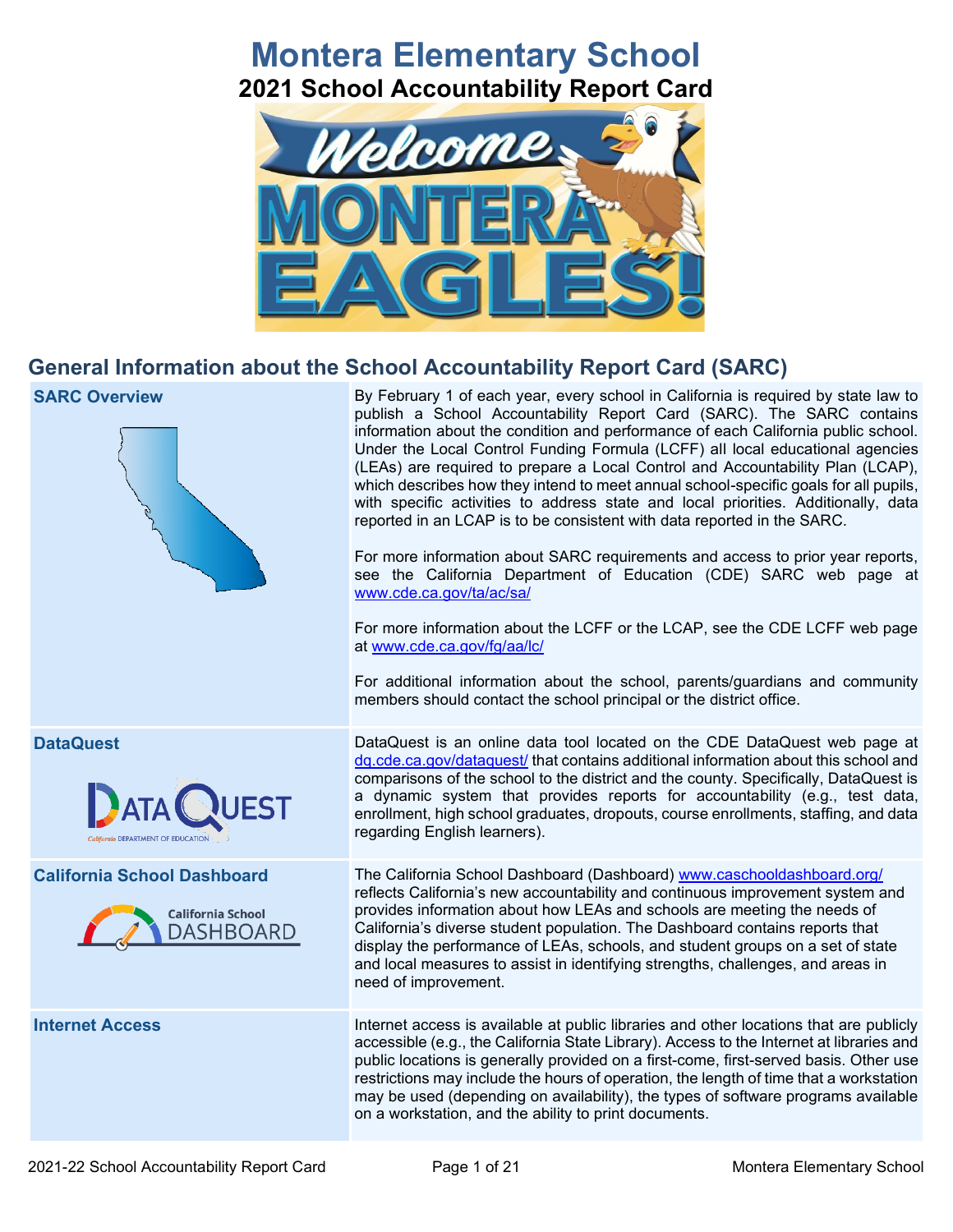# **2021-22 School Contact Information**

| <u> Eve i ee gongol gontagt mighination</u> |                           |  |  |  |
|---------------------------------------------|---------------------------|--|--|--|
| <b>School Name</b>                          | Montera Elementary School |  |  |  |
| <b>Street</b>                               | 4825 Bandera Street       |  |  |  |
| City, State, Zip                            | Montclair, Ca 91763       |  |  |  |
| <b>Phone Number</b>                         | 909-445-1062              |  |  |  |
| <b>Principal</b>                            | <b>Rudy Sandoval</b>      |  |  |  |
| <b>Email Address</b>                        | rudy.sandoval@omsd.net    |  |  |  |
| <b>School Website</b>                       |                           |  |  |  |
| <b>County-District-School (CDS) Code</b>    | 3667819                   |  |  |  |

| <b>2021-22 District Contact Information</b> |                                   |  |  |
|---------------------------------------------|-----------------------------------|--|--|
| <b>District Name</b>                        | Ontario-Montclair School District |  |  |
| <b>Phone Number</b>                         | $(909)$ 459-2500                  |  |  |
| Superintendent                              | Dr. James Q. Hammond              |  |  |
| <b>Email Address</b>                        | info@omsd.net                     |  |  |
| <b>District Website Address</b>             | https://www.omsd.net              |  |  |

### **2021-22 School Overview**

Montera Elementary believes we are a collaborative community of empowered learners. We practice being safe, responsible, and respectful as we focus on college, career, and life readiness. Here at Montera, we proudly offer two programs unique to our district. Mandarin, dual immersion, and Inclusion, special education classes that model inclusionary practices. We believe that every student can learn. We strive to meet their unique needs by individualizing their school experience and celebrating our students' diverse linguistic and cultural backgrounds to our learning community.

Teachers and support staff provide many platforms to develop as professionals. Student data and district and state testing are the primary factors guiding and determining staff development areas. Teachers work in grade-level collaboration meetings to analyze students' data, create action plans, and discuss, model, and observe best practices. Professional development occurs throughout the school year, including after-school workshops, conference attendance, individual mentoring, and after-school professional study meetings multiple times per month. Site administration facilitates grade-level meetings and supports teachers individually by assisting in reading instruction, observing, and providing feedback via a weekly walk-through. All noninstructional support staff, including clerical, custodial, and proctors, meet with an Administrator each trimester in their respective groups to present information and for collaboration and training. These meetings' goals are to contribute to positive and collaborative school culture and facilitate continuous improvement.

# **About this School**

| 2020-21 Student Enrollment by Grade Level |                           |  |  |  |
|-------------------------------------------|---------------------------|--|--|--|
| <b>Grade Level</b>                        | <b>Number of Students</b> |  |  |  |
| Kindergarten                              | 135                       |  |  |  |
| Grade 1                                   | 77                        |  |  |  |
| <b>Grade 2</b>                            | 68                        |  |  |  |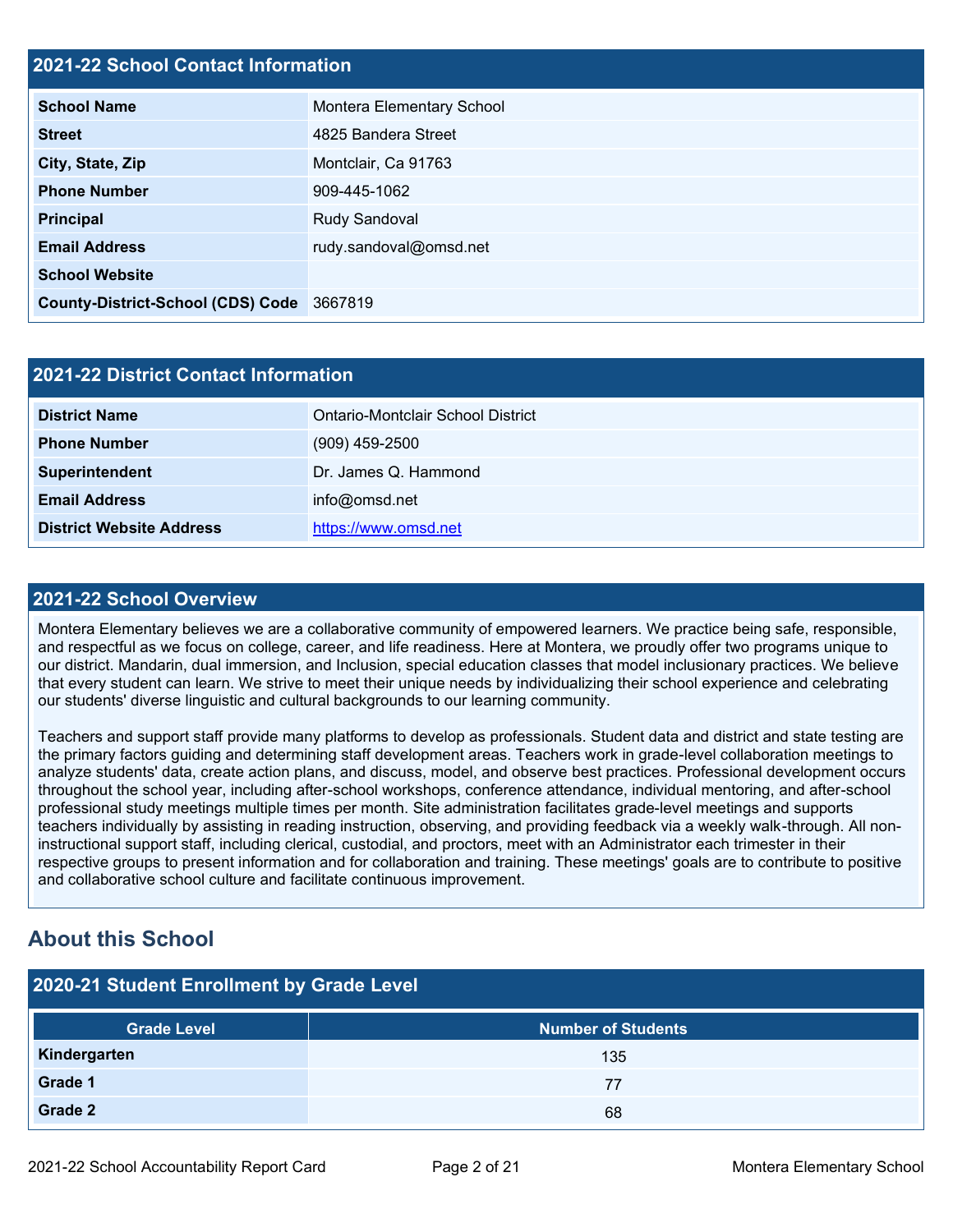| Grade 3                 | 65  |
|-------------------------|-----|
| Grade 4                 | 64  |
| Grade 5                 | 73  |
| Grade 6                 | 77  |
| <b>Total Enrollment</b> | 559 |

# **2020-21 Student Enrollment by Student Group**

| <b>Student Group</b>                   | <b>Percent of Total Enrollment</b> |
|----------------------------------------|------------------------------------|
| <b>Female</b>                          | 47                                 |
| <b>Male</b>                            | 53                                 |
| American Indian or Alaska Native       | 1.8                                |
| Asian                                  | 11.1                               |
| <b>Black or African American</b>       | 3.2                                |
| <b>Filipino</b>                        | 0.2                                |
| <b>Hispanic or Latino</b>              | 80.9                               |
| Native Hawaiian or Pacific Islander    | 0.7                                |
| <b>Two or More Races</b>               | 0.7                                |
| <b>White</b>                           | 1.4                                |
| <b>English Learners</b>                | 39.4                               |
| <b>Foster Youth</b>                    | 0.7                                |
| <b>Homeless</b>                        | 3.9                                |
| <b>Socioeconomically Disadvantaged</b> | 91.6                               |
| <b>Students with Disabilities</b>      | 13.4                               |

# **A. Conditions of Learning State Priority: Basic**

The SARC provides the following information relevant to the State priority: Basic (Priority 1):

- Degree to which teachers are appropriately assigned and fully credentialed in the subject area and for the pupils they are teaching;
- Pupils have access to standards-aligned instructional materials; and
- School facilities are maintained in good repair

Note: For more information refer to the Updated Teacher Equity Definitions web page at<https://www.cde.ca.gov/pd/ee/teacherequitydefinitions.asp>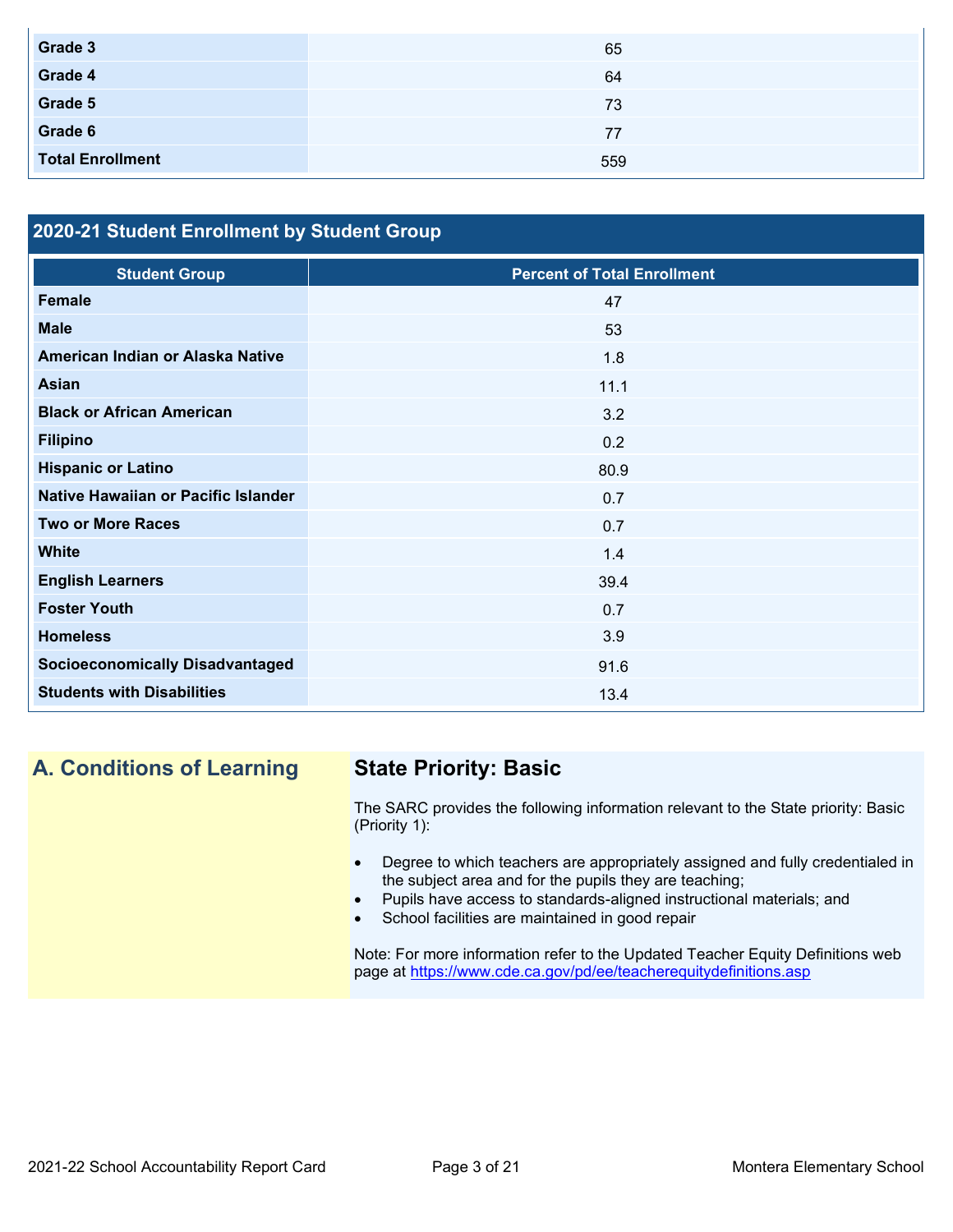| 2019-20 Teacher Preparation and Placement                                                       |         |  |  |  |
|-------------------------------------------------------------------------------------------------|---------|--|--|--|
| <b>Authorization/Assignment</b>                                                                 | 2019-20 |  |  |  |
| Fully (Preliminary or Clear) Credentialed for Subject and Student Placement (properly assigned) |         |  |  |  |
| <b>Intern Credential Holders Properly Assigned</b>                                              |         |  |  |  |
| Teachers Without Credentials and Misassignments ("ineffective" under ESSA)                      |         |  |  |  |
| Credentialed Teachers Assigned Out-of-Field ("out-of-field" under ESSA)                         |         |  |  |  |
| <b>Unknown</b>                                                                                  |         |  |  |  |
| <b>Total Teaching Positions</b>                                                                 |         |  |  |  |

Note: The data in this table is based on Full Time Equivalent (FTE) status. One FTE equals one staff member working full time; one FTE could also represent two staff members who each work 50 percent of full time. Additionally, an assignment is defined as a position that an educator is assigned to based on setting, subject, and grade level. An authorization is defined as the services that an educator is authorized to provide to students.

# **2019-20 Teachers Without Credentials and Misassignments (considered "ineffective" under ESSA) Authorization/Assignment 2019-20 Permits and Waivers Misassignments Vacant Positions Total Teachers Without Credentials and Misassignments**

| 2019-20 Credentialed Teachers Assigned Out-of-Field (considered "out-of-field" under ESSA) |         |  |  |  |
|--------------------------------------------------------------------------------------------|---------|--|--|--|
| <b>Indicator</b>                                                                           | 2019-20 |  |  |  |
| Credentialed Teachers Authorized on a Permit or Waiver                                     |         |  |  |  |
| <b>Local Assignment Options</b>                                                            |         |  |  |  |
| <b>Total Out-of-Field Teachers</b>                                                         |         |  |  |  |

| 2019-20 Class Assignments                                                                                                                           |         |
|-----------------------------------------------------------------------------------------------------------------------------------------------------|---------|
| <b>Indicator</b>                                                                                                                                    | 2019-20 |
| <b>Misassignments for English Learners</b><br>(a percentage of all the classes with English learners taught by teachers that are misassigned)       |         |
| No credential, permit or authorization to teach<br>(a percentage of all the classes taught by teachers with no record of an authorization to teach) |         |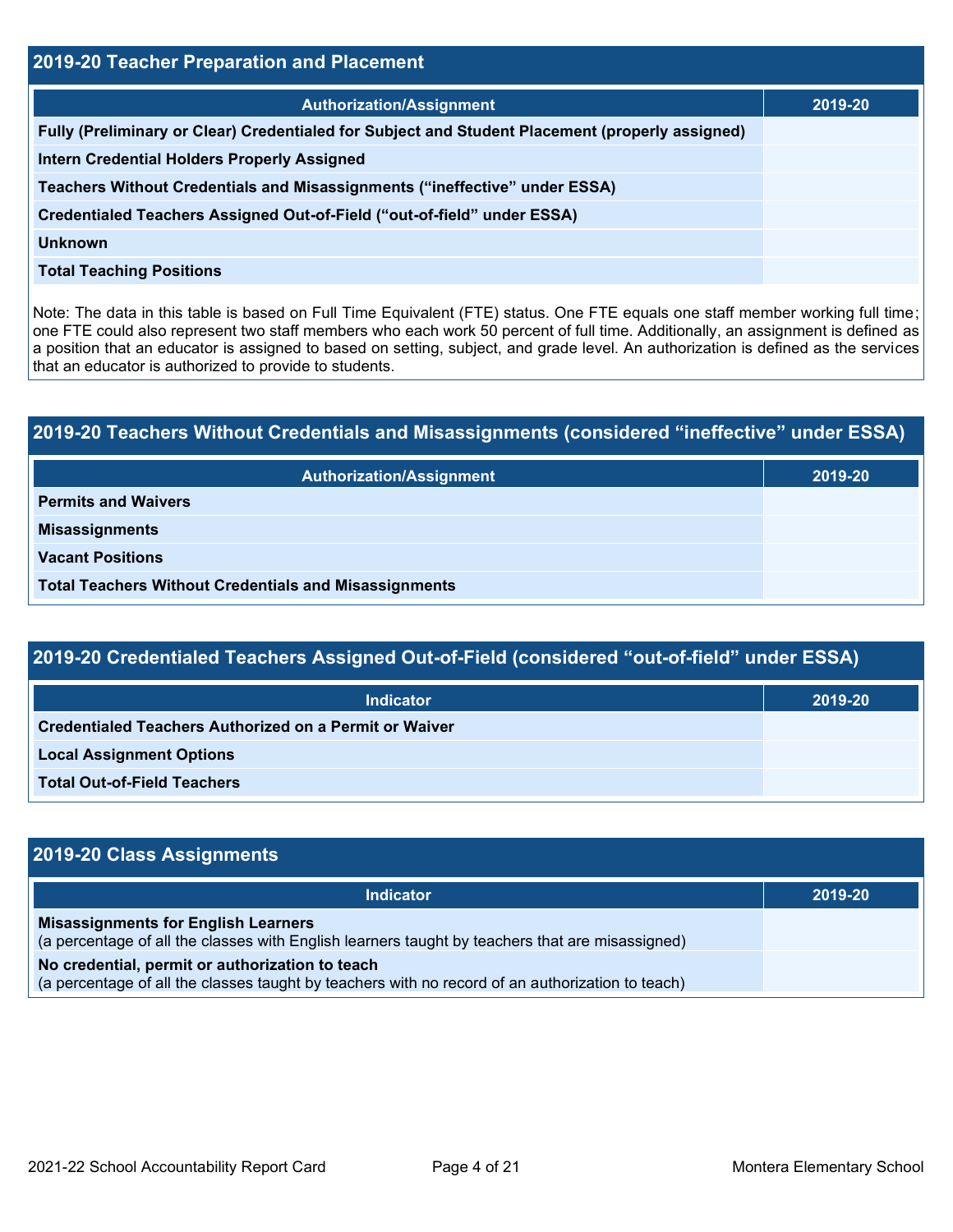## **2021-22 Quality, Currency, Availability of Textbooks and Other Instructional Materials**

Ontario-Montclair School Board approved several curricular adoptions that we implement here at Montera elementary. Our State Preschool, Special Day Class Preschool, and Transitional Kinder classes use Big Day by Houghton-Mifflin-Harcourt and supplement with Eureka. Our TK-K Special Day Classes use Wonders Works, Eureka, California Inspire Science, and California Vistas. Our Mandarin Dual Immersion uses Wonders, Better Immersion, Eureka, California Inspire, and California Vistas. General Education K-6th implements Wonders, Eureka, California Inspire, California Vistas, or World Interactive.

### **Year and month in which the data were collected** August 2021

| <b>Subject</b>                    | Textbooks and Other Instructional Materials/year of<br><b>Adoption</b>                                                                                                                                                                                                                                                                                                                                                                                                               | <b>From</b><br><b>Most</b><br><b>Recent</b><br><b>Adoption</b> | <b>Percent</b><br><b>Students</b><br><b>Lacking Own</b><br><b>Assigned</b><br><b>Copy</b> |
|-----------------------------------|--------------------------------------------------------------------------------------------------------------------------------------------------------------------------------------------------------------------------------------------------------------------------------------------------------------------------------------------------------------------------------------------------------------------------------------------------------------------------------------|----------------------------------------------------------------|-------------------------------------------------------------------------------------------|
| <b>Reading/Language Arts</b>      | TK Big Day (Houghton-Mifflin-Harcourt) - Adopted 2016<br>K-6 Wonders (McGraw-Hill) - Adopted 2016<br><b>Better Immersion</b>                                                                                                                                                                                                                                                                                                                                                         | Yes                                                            | 0%                                                                                        |
| <b>Mathematics</b>                | TK-8 - Eureka Math (Great Minds)- Adopted 2015* and then<br>in 2018* for Dual Immersion program.<br>K-8 mathematics materials were selected by OMSD<br>stakeholders to adopt due to the level of rigor of the program<br>and a strong alignment with the California State Standards.<br>*TK mathematics materials are from the most recent local<br>adoption.<br>Integrated Math, High School Credit Course, Houghton Mifflin<br>Harcourt, Integrated Math I, 2015 adopted May, 2020 | No                                                             | 0%                                                                                        |
| <b>Science</b>                    | TK- Big Day Houghton-Mifflin- Adopted 2016<br>K-5 California Inspire Science (McGraw Hill) - Adopted 2019<br>6-8 California Inspire Science-Preferred Integrated (McGraw<br>Hill) - Adopted 2019                                                                                                                                                                                                                                                                                     | Yes                                                            | 0%                                                                                        |
| <b>History-Social Science</b>     | TK Big Day (Houghton-Mifflin-Harcourt) - Adopted 2016<br>K-5 California Vistas (Macmillan/McGraw-Hill) - Adopted<br>2006*<br>6-8 My World Interactive (Pearson) - Adopted 2018<br>*K-5 History/Social Science materials are not from the most<br>recent state adoption; however, the district has determined<br>through local review that the materials are still aligned to<br>current state standards.                                                                             | Yes                                                            | 0%                                                                                        |
| <b>Foreign Language</b>           | *Spanish II S, High School Credit Course, Vista, Imagina, 4th<br>Edition, adopted May 2020 - *Not from the most recent state<br>adoption.<br>Spanish for Native Speakers, McDougal Littel, Tu Mundo,<br>2008, adopted July 2008<br>Beginning Spanish, Prentice Hall, Realidades, 2008, adopted<br><b>July 2008</b>                                                                                                                                                                   | Yes                                                            | 0%                                                                                        |
| <b>Health</b>                     | K-8 Focus on You (Charles Merrill Publishing) - Adopted<br>1984                                                                                                                                                                                                                                                                                                                                                                                                                      | No                                                             | 0%                                                                                        |
| <b>Visual and Performing Arts</b> | TK-6 Theatre Arts Connection (SRA/McGraw-Hill) - Adopted<br>2008<br>TK-6 Art Connection (SRA/McGraw-Hill) - Adopted 2008<br>TK-8 CA Spotlight on Music (McGraw-Hill) - Adopted 2008<br>6-8 Middle School Art Series (McGraw-Hill) - Adopted 2008                                                                                                                                                                                                                                     | Yes                                                            | 0%                                                                                        |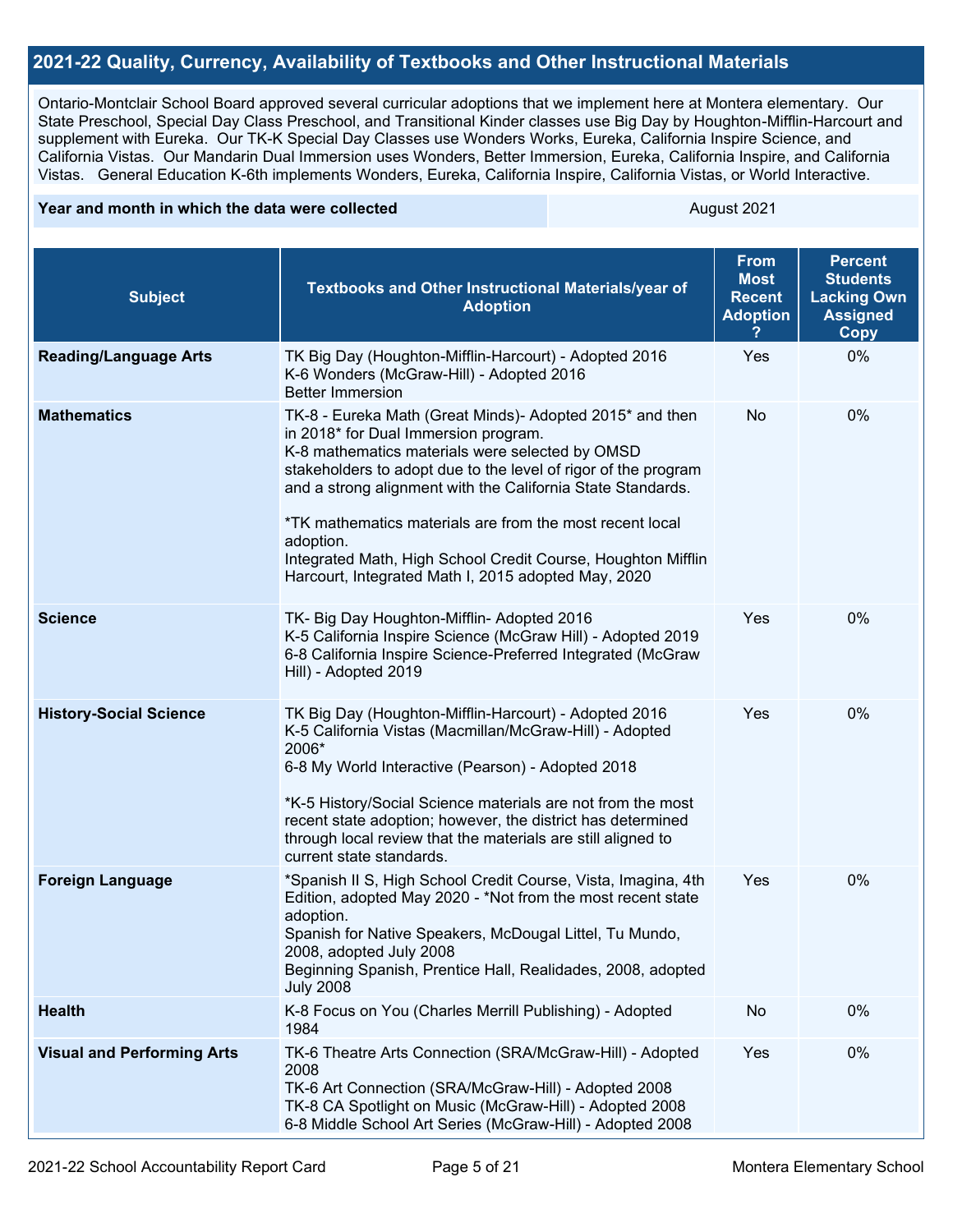### **School Facility Conditions and Planned Improvements**

Montera school site consists of 16 permanent classrooms, the main office, library, computer lab, and a multipurpose room attached to a serving kitchen where students are served breakfast and lunch. Montera has retained 16 portable classrooms, two of which house a morning and afternoon Preschool. There are no current or planned facility improvements. All classrooms have Internet access and are equipped with student computers. All teachers have a laptop computer and a network printer in their classroom. The school has a dedicated computer lab for grades TK-2nd and laptops carts for grades 3rd-6th.

Montera's campus is fenced and secured. Access is granted to all students thirty minutes prior and thirty minutes after school. After morning arrival, access to the campus is limited through the front office. All visitors are required to check-in via the district's Raptor System where they will receive a printed badge that must be worn at all times while on campus. All Preschool parents are required to drop their students off in the classroom as the program requires sign-in and out daily.

Teachers and proctors supervise students on the playground during scheduled breaks throughout the school day. LEA takes great efforts to ensure that all schools are clean, safe, and functional. To assist in this effort, the LEA uses a facility survey instrument developed by the State of California OPSC. The results of this survey are available at the school office. Two fulltime and one part-time custodian implement the cleaning standards as set by the district. The Head Custodian works with the Principal to develop a cleaning schedule that ensures a clean, safe environment that is kept in good repair. The report on this inspection was forwarded to the Superintendent of Schools. No corrections were required as reflected elsewhere in this report. On an annual basis, the San Bernardino County Superintendent of Schools conducts Williams visits to monitor school sites to evaluate the sufficiency of instructional materials and to ensure that school site facilities are in good repair. Our Facility Inspection was conducted on August 19, 2021. No extreme or good repair deficiencies were observed.

### **Year and month of the most recent FIT report** 8/19/21

|                                                                        | Rate | Rate | Rate |                                                  |
|------------------------------------------------------------------------|------|------|------|--------------------------------------------------|
| <b>System Inspected</b>                                                | Good | Fair | Poor | <b>Repair Needed and Action Taken or Planned</b> |
| <b>Systems:</b><br>Gas Leaks, Mechanical/HVAC, Sewer                   | X    |      |      |                                                  |
| Interior:<br><b>Interior Surfaces</b>                                  | X    |      |      |                                                  |
| <b>Cleanliness:</b><br>Overall Cleanliness, Pest/Vermin Infestation    | X    |      |      |                                                  |
| <b>Electrical</b>                                                      | X    |      |      |                                                  |
| <b>Restrooms/Fountains:</b><br>Restrooms, Sinks/ Fountains             | X    |      |      |                                                  |
| Safety:<br>Fire Safety, Hazardous Materials                            | X    |      |      |                                                  |
| <b>Structural:</b><br>Structural Damage, Roofs                         | X    |      |      |                                                  |
| External:<br>Playground/School Grounds, Windows/<br>Doors/Gates/Fences | X    |      |      |                                                  |

### **Overall Facility Rate**

| <b>Exemplary</b> | Good <sup>1</sup> | Fair | Poor |
|------------------|-------------------|------|------|
|                  |                   |      |      |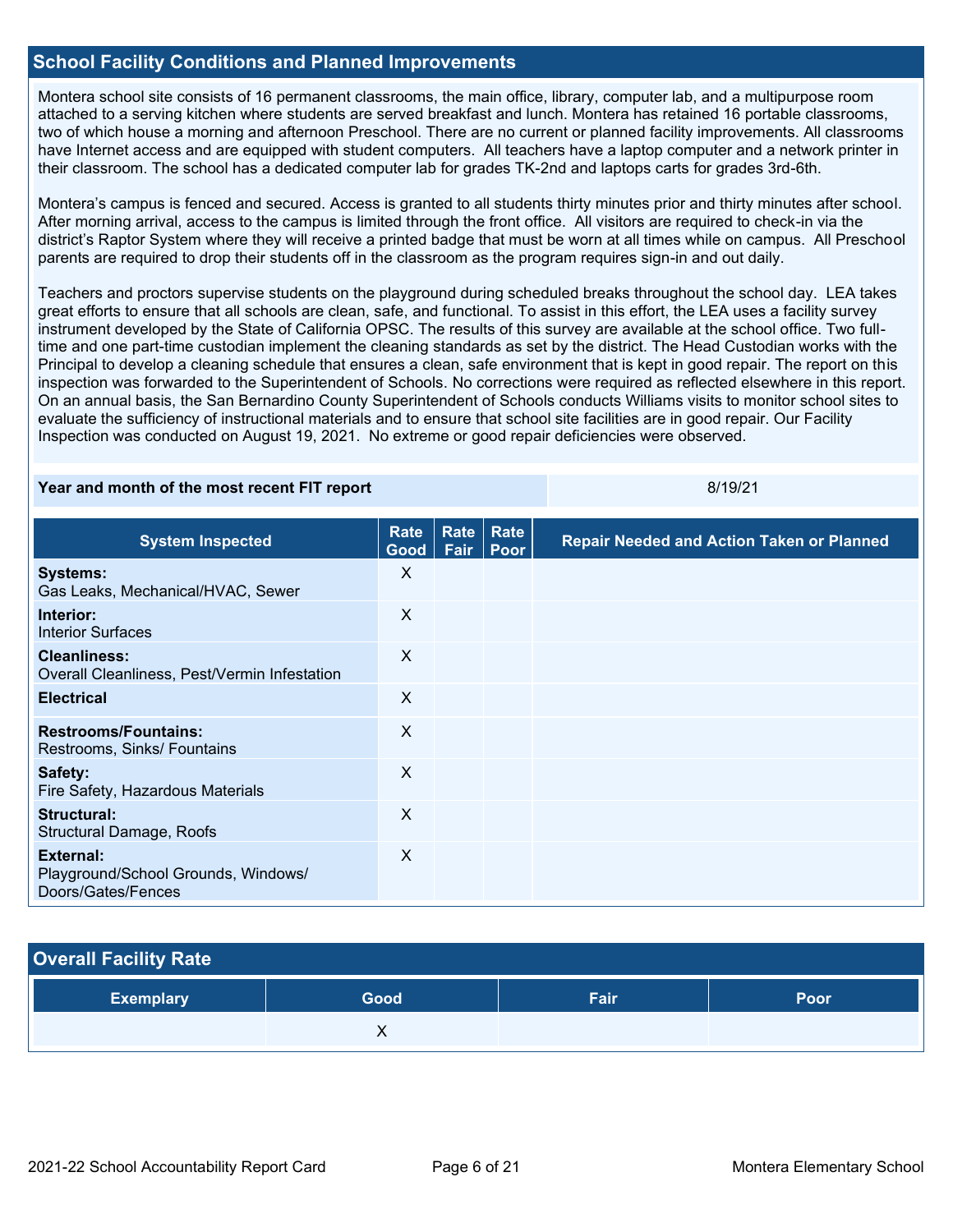# **B. Pupil Outcomes State Priority: Pupil Achievement**

The SARC provides the following information relevant to the State priority: Pupil Achievement (Priority 4):

### **Statewide Assessments**

(i.e., California Assessment of Student Performance and Progress [CAASPP] System includes the Smarter Balanced Summative Assessments for students in the general education population and the California Alternate Assessments [CAAs] for English language arts/literacy [ELA] and mathematics given in grades three through eight and grade eleven. Only eligible students may participate in the administration of the CAAs. CAAs items are aligned with alternate achievement standards, which are linked with the Common Core State Standards [CCSS] for students with the most significant cognitive disabilities).

The CAASPP System encompasses the following assessments and student participation requirements:

- 1. **Smarter Balanced Summative Assessments and CAAs for ELA** in grades three through eight and grade eleven.
- 2. **Smarter Balanced Summative Assessments and CAAs for mathematics** in grades three through eight and grade eleven.
- 3. **California Science Test (CAST) and CAAs for Science** in grades five, eight, and once in high school (i.e., grade ten, eleven, or twelve).

### **SARC Reporting in the 2020-2021 School Year Only**

Where the most viable option, LEAs were required to administer the statewide summative assessment in ELA and mathematics. Where a statewide summative assessment was not the most viable option for the LEA (or for one or more gradelevel[s] within the LEA) due to the pandemic, LEAs were allowed to report results from a different assessment that met the criteria established by the State Board of Education (SBE) on March 16, 2021. The assessments were required to be:

- Aligned with CA CCSS for ELA and mathematics;
- Available to students in grades 3 through 8, and grade 11; and
- Uniformly administered across a grade, grade span, school, or district to all eligible students.

### **Options**

Note that the CAAs could only be administered in-person following health and safety requirements. If it was not viable for the LEA to administer the CAAs in person with health and safety guidelines in place, the LEA was directed to not administer the tests. There were no other assessment options available for the CAAs. Schools administered the Smarter Balanced Summative Assessments for ELA and mathematics, other assessments that meet the SBE criteria, or a combination of both, and they could only choose one of the following:

- Smarter Balanced ELA and mathematics summative assessments;
- Other assessments meeting the SBE criteria; or
- Combination of Smarter Balanced ELA and mathematics summative assessments and other assessments.

The percentage of students who have successfully completed courses that satisfy the requirements for entrance to the University of California and the California State University, or career technical education sequences or programs of study.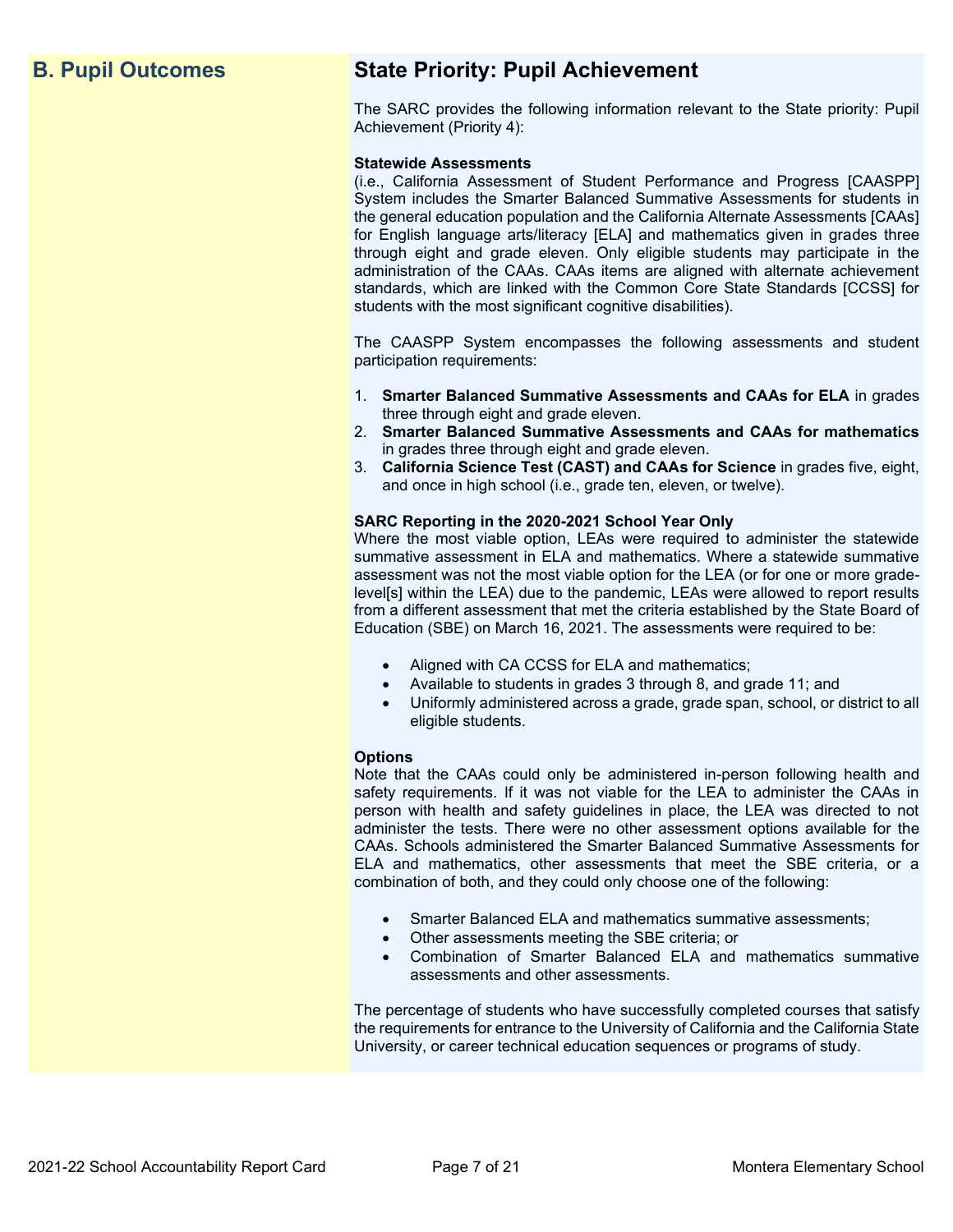## **Percentage of Students Meeting or Exceeding the State Standard on CAASPP**

This table displays CAASPP test results in ELA and mathematics for all students grades three through eight and grade eleven taking and completing a state-administered assessment.

The 2019-2020 data cells with N/A values indicate that the 2019-2020 data are not available due to the COVID-19 pandemic and resulting summative test suspension. The Executive Order N-30-20 was issued which waived the assessment, accountability, and reporting requirements for the 2019-2020 school year.

The 2020-2021 data cells have N/A values because these data are not comparable to other year data due to the COVID-19 pandemic during the 2020-2021 school year. Where the CAASPP assessments in ELA and/or mathematics is not the most viable option, the LEAs were allowed to administer local assessments. Therefore, the 2020-2021 data between school years for the school, district, state are not an accurate comparison. As such, it is inappropriate to compare results of the 2020-2021 school year to other school years.

| <b>Subject</b>                                                       | <b>School</b><br>2019-20 | <b>School</b><br>2020-21 | <b>District</b><br>2019-20 | <b>District</b><br>2020-21 | <b>State</b><br>2019-20 | <b>State</b><br>2020-21 |
|----------------------------------------------------------------------|--------------------------|--------------------------|----------------------------|----------------------------|-------------------------|-------------------------|
| <b>English Language Arts/Literacy</b><br>$\left($ grades 3-8 and 11) | N/A                      | N/A                      | N/A                        | N/A                        | N/A                     | N/A                     |
| <b>Mathematics</b><br>$(grades 3-8 and 11)$                          | N/A                      | N/A                      | N/A                        | N/A                        | N/A                     | N/A                     |

# **2020-21 CAASPP Test Results in ELA by Student Group**

This table displays CAASPP test results in ELA by student group for students grades three through eight and grade eleven taking and completing a state-administered assessment. The CDE will populate this table for schools in cases where the school administered the CAASPP assessment. In cases where the school administered a local assessment instead of CAASPP, the CDE will populate this table with "NT" values, meaning this school did not test students using the CAASPP. See the local assessment(s) table for more information.

| <b>CAASPP</b><br><b>Student Groups</b> | <b>CAASPP</b><br><b>Total</b><br><b>Enrollment</b> | <b>CAASPP</b><br><b>Number</b><br><b>Tested</b> | <b>CAASPP</b><br><b>Percent</b><br><b>Tested</b> | <b>CAASPP</b><br><b>Percent</b><br><b>Not Tested</b> | <b>CAASPP</b><br><b>Percent</b><br>Met or<br><b>Exceeded</b> |
|----------------------------------------|----------------------------------------------------|-------------------------------------------------|--------------------------------------------------|------------------------------------------------------|--------------------------------------------------------------|
| <b>All Students</b>                    | 281                                                | <b>NT</b>                                       | <b>NT</b>                                        | <b>NT</b>                                            | <b>NT</b>                                                    |
| <b>Female</b>                          | 136                                                | <b>NT</b>                                       | <b>NT</b>                                        | <b>NT</b>                                            | <b>NT</b>                                                    |
| <b>Male</b>                            | 145                                                | <b>NT</b>                                       | <b>NT</b>                                        | <b>NT</b>                                            | <b>NT</b>                                                    |
| American Indian or Alaska Native       | --                                                 | <b>NT</b>                                       | <b>NT</b>                                        | <b>NT</b>                                            | <b>NT</b>                                                    |
| <b>Asian</b>                           | 20                                                 | <b>NT</b>                                       | <b>NT</b>                                        | <b>NT</b>                                            | <b>NT</b>                                                    |
| <b>Black or African American</b>       | --                                                 | <b>NT</b>                                       | <b>NT</b>                                        | <b>NT</b>                                            | <b>NT</b>                                                    |
| <b>Filipino</b>                        | $\Omega$                                           | $\mathbf 0$                                     | $\Omega$                                         | $\mathbf 0$                                          | $\mathbf 0$                                                  |
| <b>Hispanic or Latino</b>              | 236                                                | <b>NT</b>                                       | <b>NT</b>                                        | <b>NT</b>                                            | <b>NT</b>                                                    |
| Native Hawaiian or Pacific Islander    | --                                                 | <b>NT</b>                                       | <b>NT</b>                                        | <b>NT</b>                                            | <b>NT</b>                                                    |
| <b>Two or More Races</b>               | --                                                 | <b>NT</b>                                       | <b>NT</b>                                        | <b>NT</b>                                            | <b>NT</b>                                                    |
| <b>White</b>                           | --                                                 | <b>NT</b>                                       | <b>NT</b>                                        | <b>NT</b>                                            | <b>NT</b>                                                    |
| <b>English Learners</b>                | 86                                                 | <b>NT</b>                                       | <b>NT</b>                                        | <b>NT</b>                                            | <b>NT</b>                                                    |
| <b>Foster Youth</b>                    | --                                                 | <b>NT</b>                                       | <b>NT</b>                                        | <b>NT</b>                                            | <b>NT</b>                                                    |
| <b>Homeless</b>                        | 32                                                 | <b>NT</b>                                       | <b>NT</b>                                        | <b>NT</b>                                            | <b>NT</b>                                                    |
| <b>Military</b>                        | $\mathbf{0}$                                       | $\mathbf 0$                                     | $\mathbf 0$                                      | $\mathbf 0$                                          | $\mathbf{0}$                                                 |
| <b>Socioeconomically Disadvantaged</b> | 267                                                | <b>NT</b>                                       | <b>NT</b>                                        | <b>NT</b>                                            | <b>NT</b>                                                    |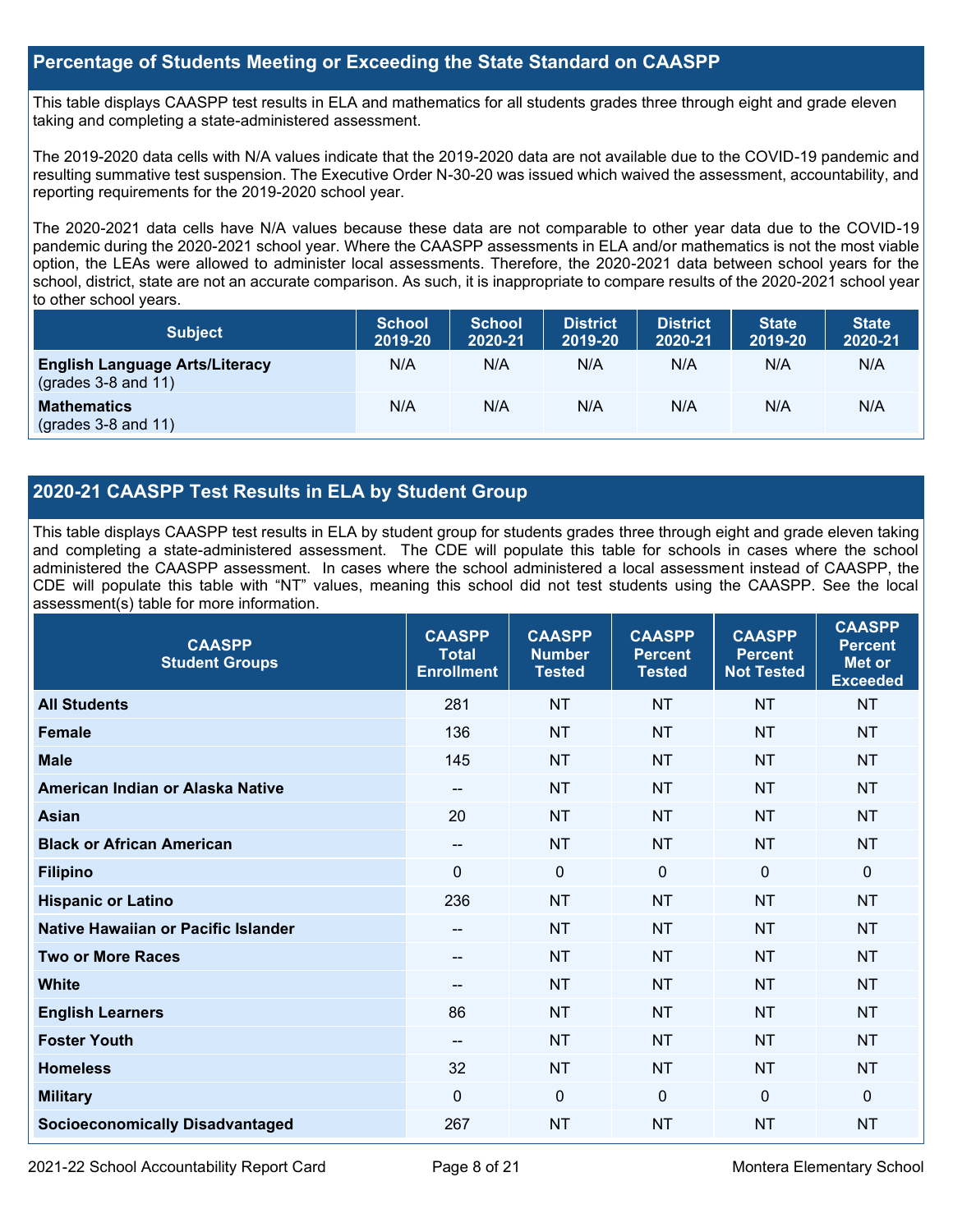| <b>Students Receiving Migrant Education Services</b> |  |    |  |
|------------------------------------------------------|--|----|--|
| <b>Students with Disabilities</b>                    |  | N. |  |

# **2020-21 CAASPP Test Results in Math by Student Group**

This table displays CAASPP test results in Math by student group for students grades three through eight and grade eleven taking and completing a state-administered assessment. The CDE will populate this table for schools in cases where the school administered the CAASPP assessment. In cases where the school administered a local assessment instead of CAASPP, the CDE will populate this table with "NT" values, meaning this school did not test students using the CAASPP. See the local assessment(s) table for more information.

| <b>CAASPP</b><br><b>Student Groups</b>               | <b>CAASPP</b><br><b>Total</b><br><b>Enrollment</b> | <b>CAASPP</b><br><b>Number</b><br><b>Tested</b> | <b>CAASPP</b><br><b>Percent</b><br><b>Tested</b> | <b>CAASPP</b><br><b>Percent</b><br><b>Not Tested</b> | <b>CAASPP</b><br><b>Percent</b><br><b>Met or</b><br><b>Exceeded</b> |
|------------------------------------------------------|----------------------------------------------------|-------------------------------------------------|--------------------------------------------------|------------------------------------------------------|---------------------------------------------------------------------|
| <b>All Students</b>                                  | 281                                                | <b>NT</b>                                       | <b>NT</b>                                        | <b>NT</b>                                            | <b>NT</b>                                                           |
| <b>Female</b>                                        | 136                                                | <b>NT</b>                                       | <b>NT</b>                                        | <b>NT</b>                                            | <b>NT</b>                                                           |
| <b>Male</b>                                          | 145                                                | <b>NT</b>                                       | <b>NT</b>                                        | <b>NT</b>                                            | <b>NT</b>                                                           |
| American Indian or Alaska Native                     | $\overline{\phantom{a}}$                           | <b>NT</b>                                       | <b>NT</b>                                        | <b>NT</b>                                            | <b>NT</b>                                                           |
| <b>Asian</b>                                         | 20                                                 | <b>NT</b>                                       | <b>NT</b>                                        | <b>NT</b>                                            | <b>NT</b>                                                           |
| <b>Black or African American</b>                     | $\overline{\phantom{a}}$                           | <b>NT</b>                                       | <b>NT</b>                                        | <b>NT</b>                                            | <b>NT</b>                                                           |
| <b>Filipino</b>                                      | $\Omega$                                           | $\mathbf 0$                                     | $\mathbf 0$                                      | $\mathbf{0}$                                         | $\mathbf 0$                                                         |
| <b>Hispanic or Latino</b>                            | 236                                                | <b>NT</b>                                       | <b>NT</b>                                        | <b>NT</b>                                            | <b>NT</b>                                                           |
| <b>Native Hawaiian or Pacific Islander</b>           | $\overline{\phantom{m}}$                           | <b>NT</b>                                       | <b>NT</b>                                        | <b>NT</b>                                            | <b>NT</b>                                                           |
| <b>Two or More Races</b>                             | --                                                 | <b>NT</b>                                       | <b>NT</b>                                        | <b>NT</b>                                            | <b>NT</b>                                                           |
| <b>White</b>                                         | $\overline{\phantom{m}}$                           | <b>NT</b>                                       | <b>NT</b>                                        | <b>NT</b>                                            | <b>NT</b>                                                           |
| <b>English Learners</b>                              | 86                                                 | <b>NT</b>                                       | <b>NT</b>                                        | <b>NT</b>                                            | <b>NT</b>                                                           |
| <b>Foster Youth</b>                                  | $\overline{\phantom{a}}$                           | <b>NT</b>                                       | <b>NT</b>                                        | <b>NT</b>                                            | <b>NT</b>                                                           |
| <b>Homeless</b>                                      | 32                                                 | <b>NT</b>                                       | <b>NT</b>                                        | <b>NT</b>                                            | <b>NT</b>                                                           |
| <b>Military</b>                                      | $\mathbf 0$                                        | $\mathbf 0$                                     | $\mathbf 0$                                      | $\mathbf 0$                                          | $\mathbf 0$                                                         |
| <b>Socioeconomically Disadvantaged</b>               | 267                                                | <b>NT</b>                                       | <b>NT</b>                                        | <b>NT</b>                                            | <b>NT</b>                                                           |
| <b>Students Receiving Migrant Education Services</b> | $\mathbf 0$                                        | $\mathbf 0$                                     | $\mathbf 0$                                      | $\mathbf 0$                                          | $\mathbf 0$                                                         |
| <b>Students with Disabilities</b>                    | 39                                                 | <b>NT</b>                                       | <b>NT</b>                                        | <b>NT</b>                                            | <b>NT</b>                                                           |

# **2020-21 Local Assessment Test Results in ELA by Student Group**

This table displays Local Assessment test results in ELA by student group for students grades three through eight and grade eleven. LEAs/schools will populate this table for schools in cases where the school administered a local assessment. In cases where the school administered the CAASPP assessment, LEAs/schools will populate this table with "N/A" values in all cells, meaning this table is Not Applicable for this school.

| <b>IREADY</b><br><b>Student Groups</b> | <b>IREADY</b><br><b>Total</b><br><b>Enrollment</b> | <b>IREADY</b><br><b>Number</b><br><b>Tested</b> | <b><i>IREADY</i></b><br><b>Percent</b><br><b>Tested</b> | <b>IREADY</b><br><b>Percent</b><br><b>Not Tested</b> | <b>IREADY</b><br><b>Percent</b><br><b>At or Above</b><br><b>Grade Level</b> |
|----------------------------------------|----------------------------------------------------|-------------------------------------------------|---------------------------------------------------------|------------------------------------------------------|-----------------------------------------------------------------------------|
| <b>All Students</b>                    | 281                                                | 266                                             | 94.32%                                                  | 5.69%                                                | 25.62%                                                                      |
| Female                                 | 136                                                | 129                                             | 94.85%                                                  | 5.15%                                                | 25.74%                                                                      |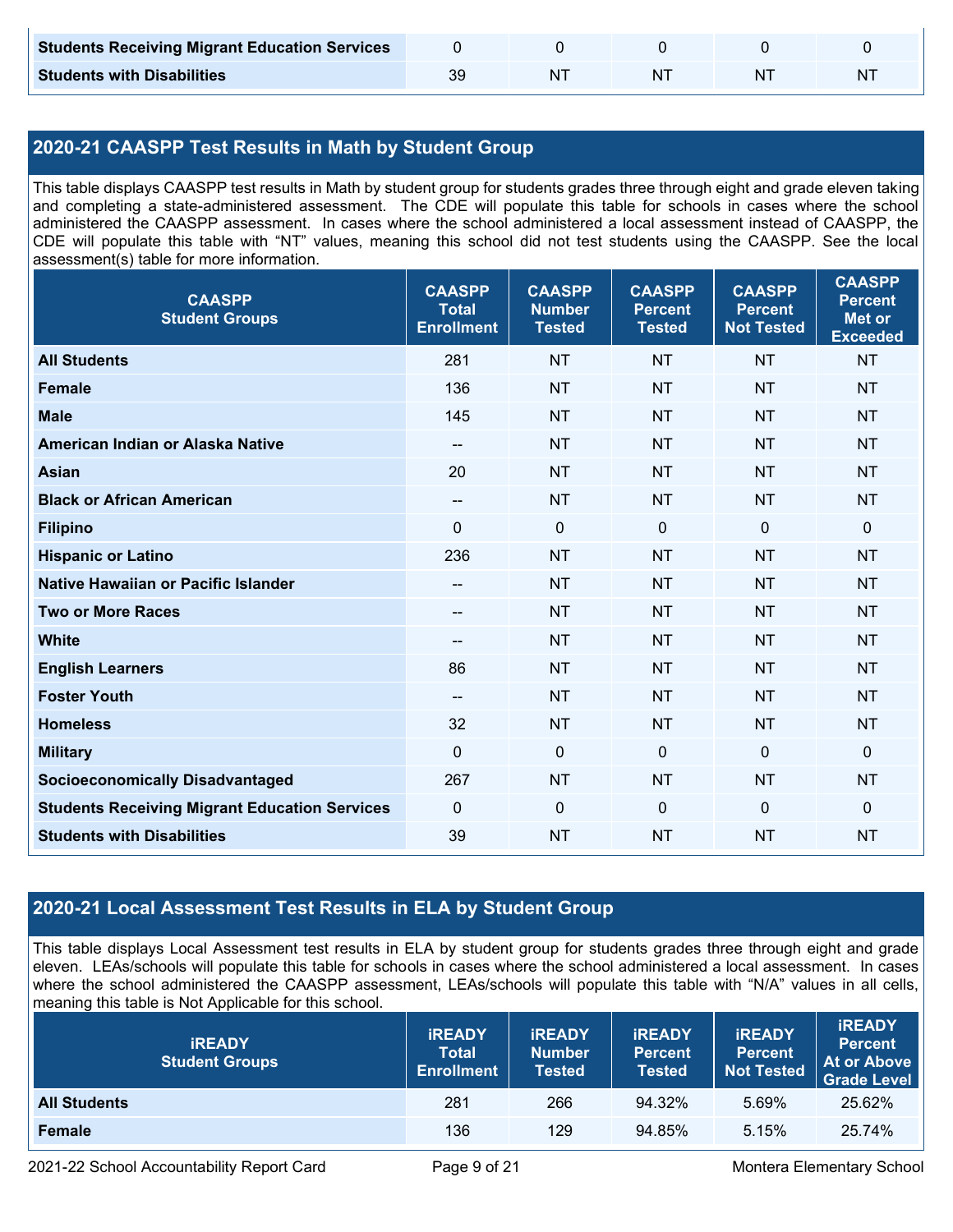| <b>Male</b>                                                                                | 145       | 136             | 93.79%       | 6.21%        | 25.52%    |
|--------------------------------------------------------------------------------------------|-----------|-----------------|--------------|--------------|-----------|
| American Indian or Alaska Native                                                           | 5         | $5\phantom{.0}$ | 100.00%      | 0.00%        | 0.00%     |
| Asian                                                                                      | 20        | 19              | 95.00%       | 5.00%        | 100.00%   |
| <b>Black or African American</b>                                                           | 11        | 11              | 100.00%      | 0.00%        | 0.00%     |
| <b>Filipino</b>                                                                            | <b>NA</b> | <b>NA</b>       | $0.00\%$     | 0.00%        | 0.00%     |
| <b>Hispanic or Latino</b>                                                                  | 236       | 222             | 94.07%       | 5.93%        | 21.61%    |
| Native Hawaiian or Pacific Islander                                                        | 5         | 4               | 80.00%       | 20%          |           |
| <b>Two or More Races</b>                                                                   | 0         | 0               | 0            | 0            |           |
| <b>White</b>                                                                               | 4         | 4               | 100.00%      | 0.00%        | <b>NA</b> |
| <b>English Learners</b>                                                                    | 86        | 81              | 94.19%       | 5.81%        | 0.00%     |
| <b>Foster Youth</b>                                                                        | 1         | 1               | 100.00%      | $0.00\%$     |           |
| <b>Homeless</b>                                                                            | 16        | 15              | 93.75        | 625.00%      | 0.00%     |
| <b>Military</b>                                                                            | $\Omega$  | 0               | $\mathbf{0}$ | $\mathbf{0}$ | N/A       |
| <b>Socioeconomically Disadvantaged</b>                                                     | 281       | 265             | 94.31%       | 5.69%        | 25.62%    |
| <b>Students Receiving Migrant Education Services</b>                                       | 0         | 0               | $\mathbf 0$  | $\mathbf 0$  | N/A       |
| <b>Students with Disabilities</b>                                                          | 37        | 32              | 86.49%       | 13.51%       | 0.00%     |
| *At or above the grade-level standard in the context of the local assessment administered. |           |                 |              |              |           |

# **2020-21 Local Assessment Test Results in Math by Student Group**

This table displays Local Assessment test results in Math by student group for students grades three through eight and grade eleven. LEAs/schools will populate this table for schools in cases where the school administered a local assessment. In cases where the school administered the CAASPP assessment, LEAs/schools will populate this table with "N/A" values in all cells, meaning this table is Not Applicable for this school.

| <b>IREADY</b><br><b>Student Groups</b> | <b>IREADY</b><br><b>Total</b><br><b>Enrollment</b> | <b>IREADY</b><br><b>Number</b><br><b>Tested</b> | <b>IREADY</b><br><b>Percent</b><br><b>Tested</b> | <b>IREADY</b><br><b>Percent</b><br><b>Not Tested</b> | <b>IREADY</b><br><b>Percent</b><br><b>At or Above</b><br><b>Grade Level</b> |
|----------------------------------------|----------------------------------------------------|-------------------------------------------------|--------------------------------------------------|------------------------------------------------------|-----------------------------------------------------------------------------|
| <b>All Students</b>                    | 281                                                | 267                                             | 94.97%                                           | 5.04%                                                | 34.80%                                                                      |
| <b>Female</b>                          | 136                                                | 127                                             | 93.38%                                           | 6.62%                                                | 16.18%                                                                      |
| <b>Male</b>                            | 145                                                | 140                                             | 96.55%                                           | 3.45%                                                | 18.62%                                                                      |
| American Indian or Alaska Native       | $\sqrt{5}$                                         | 5                                               | 100%                                             | 0.00%                                                |                                                                             |
| Asian                                  | 20                                                 | 19                                              | 95.00%                                           | 5.00%                                                | 100.00%                                                                     |
| <b>Black or African American</b>       | 11                                                 | 11                                              | 100.00%                                          | 0.00%                                                | 0.00%                                                                       |
| <b>Filipino</b>                        | $\Omega$                                           | $\mathbf 0$                                     | $\Omega$                                         | $\Omega$                                             | na                                                                          |
| <b>Hispanic or Latino</b>              | 236                                                | 225                                             | 95.34%                                           | 4.66%                                                | 14.41%                                                                      |
| Native Hawaiian or Pacific Islander    | 5                                                  | 3                                               | 60.00%                                           | 40.00%                                               |                                                                             |
| <b>Two or More Races</b>               | $\Omega$                                           | $\mathbf 0$                                     | $\Omega$                                         | $\mathbf{0}$                                         | $\mathbf{0}$                                                                |
| <b>White</b>                           | $\overline{4}$                                     | 4                                               | 100.00%                                          | $0.00\%$                                             | 0.00%                                                                       |
| <b>English Learners</b>                | 86                                                 | 82                                              | 95.35%                                           | 4.65%                                                | 0.00%                                                                       |
| <b>Foster Youth</b>                    | 1                                                  | 1                                               | 100%                                             | 0.00%                                                |                                                                             |
| <b>Homeless</b>                        | 16                                                 | 16                                              | 100.00%                                          | 0.00%                                                | 0.00%                                                                       |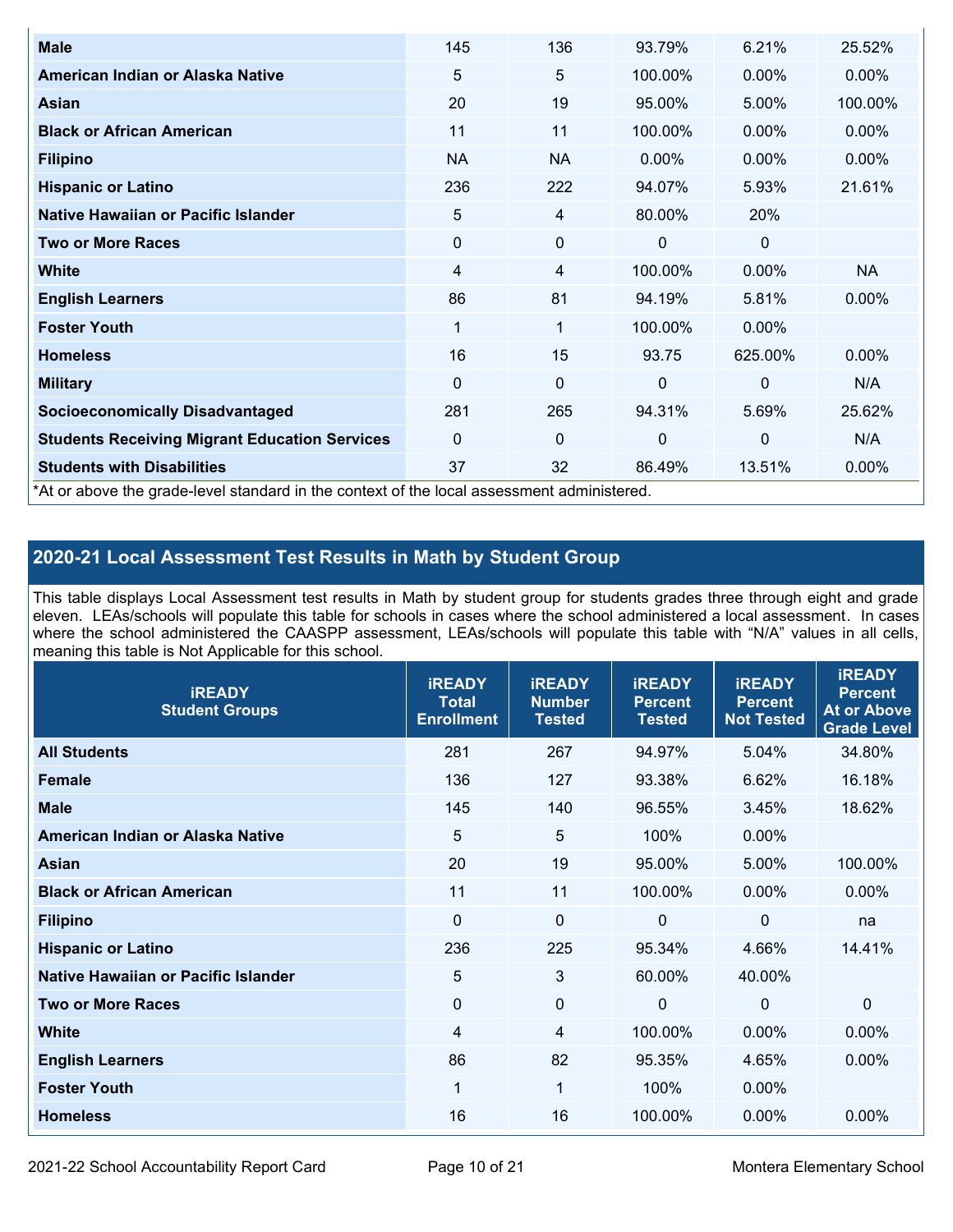| <b>Military</b>                                      |     |     |        |       | na     |
|------------------------------------------------------|-----|-----|--------|-------|--------|
| <b>Socioeconomically Disadvantaged</b>               | 281 | 267 | 95.02% | 4.98% | 17.44% |
| <b>Students Receiving Migrant Education Services</b> |     |     |        |       | na     |
| <b>Students with Disabilities</b>                    | 37  | 34  | 91.89% | 8.11% | 0.00%  |

\*At or above the grade-level standard in the context of the local assessment administered.

# **CAASPP Test Results in Science for All Students**

This table displays the percentage of all students grades five, eight, and High School meeting or exceeding the State Standard.

The 2019-2020 data cells with N/A values indicate that the 2019-2020 data are not available due to the COVID-19 pandemic and resulting summative testing suspension. The Executive Order N-30-20 was issued which waived the assessment, accountability, and reporting requirements for the 2019-2020 school year.

For any 2020-2021 data cells with N/T values indicate that this school did not test students using the CAASPP Science.

| <b>Subject</b>                                  | <b>School</b> | <b>School</b> | <b>District</b> | <b>District</b> | <b>State</b> | <b>State</b> |
|-------------------------------------------------|---------------|---------------|-----------------|-----------------|--------------|--------------|
|                                                 | 2019-20       | 2020-21       | 2019-20         | 2020-21         | 2019-20      | 2020-21      |
| <b>Science</b><br>(grades 5, 8 and high school) | N/A           | ΝT            | N/A             | N1              | N/A          | 28.72        |

# **2020-21 CAASPP Test Results in Science by Student Group**

This table displays CAASPP test results in Science by student group for students grades five, eight, and High School. For any data cells with N/T values indicate that this school did not test students using the CAASPP Science.

| <b>Student Group</b>                                 | <b>Total</b><br><b>Enrollment</b> | <b>Number</b><br><b>Tested</b> | <b>Percent</b><br><b>Tested</b> | <b>Percent</b><br><b>Not Tested</b> | <b>Percent</b><br><b>Met or</b><br><b>Exceeded</b> |
|------------------------------------------------------|-----------------------------------|--------------------------------|---------------------------------|-------------------------------------|----------------------------------------------------|
| <b>All Students</b>                                  | 73                                | <b>NT</b>                      | <b>NT</b>                       | <b>NT</b>                           | <b>NT</b>                                          |
| <b>Female</b>                                        | 33                                | <b>NT</b>                      | <b>NT</b>                       | <b>NT</b>                           | <b>NT</b>                                          |
| <b>Male</b>                                          | 40                                | <b>NT</b>                      | <b>NT</b>                       | <b>NT</b>                           | <b>NT</b>                                          |
| American Indian or Alaska Native                     | $\qquad \qquad -$                 | <b>NT</b>                      | <b>NT</b>                       | <b>NT</b>                           | <b>NT</b>                                          |
| <b>Asian</b>                                         | --                                | <b>NT</b>                      | <b>NT</b>                       | <b>NT</b>                           | <b>NT</b>                                          |
| <b>Black or African American</b>                     | $-$                               | <b>NT</b>                      | <b>NT</b>                       | <b>NT</b>                           | <b>NT</b>                                          |
| <b>Filipino</b>                                      | $\Omega$                          | $\mathbf 0$                    | $\mathbf{0}$                    | $\mathbf 0$                         | 0                                                  |
| <b>Hispanic or Latino</b>                            | 64                                | <b>NT</b>                      | <b>NT</b>                       | <b>NT</b>                           | <b>NT</b>                                          |
| <b>Native Hawaiian or Pacific Islander</b>           | --                                | <b>NT</b>                      | <b>NT</b>                       | <b>NT</b>                           | <b>NT</b>                                          |
| <b>Two or More Races</b>                             | $\mathbf{0}$                      | $\mathbf 0$                    | $\mathbf 0$                     | $\mathbf{0}$                        | 0                                                  |
| <b>White</b>                                         | $\qquad \qquad -$                 | <b>NT</b>                      | <b>NT</b>                       | <b>NT</b>                           | <b>NT</b>                                          |
| <b>English Learners</b>                              | 33                                | <b>NT</b>                      | <b>NT</b>                       | <b>NT</b>                           | <b>NT</b>                                          |
| <b>Foster Youth</b>                                  | $\mathbf 0$                       | $\mathbf 0$                    | $\mathbf 0$                     | $\mathbf 0$                         | 0                                                  |
| <b>Homeless</b>                                      | --                                | <b>NT</b>                      | <b>NT</b>                       | <b>NT</b>                           | <b>NT</b>                                          |
| <b>Military</b>                                      | $\mathbf 0$                       | $\mathbf 0$                    | $\mathbf 0$                     | $\mathbf 0$                         | 0                                                  |
| <b>Socioeconomically Disadvantaged</b>               | 70                                | <b>NT</b>                      | <b>NT</b>                       | <b>NT</b>                           | <b>NT</b>                                          |
| <b>Students Receiving Migrant Education Services</b> | $\mathbf{0}$                      | $\mathbf 0$                    | $\mathbf 0$                     | $\mathbf{0}$                        | 0                                                  |
| <b>Students with Disabilities</b>                    | 17                                | <b>NT</b>                      | <b>NT</b>                       | <b>NT</b>                           | <b>NT</b>                                          |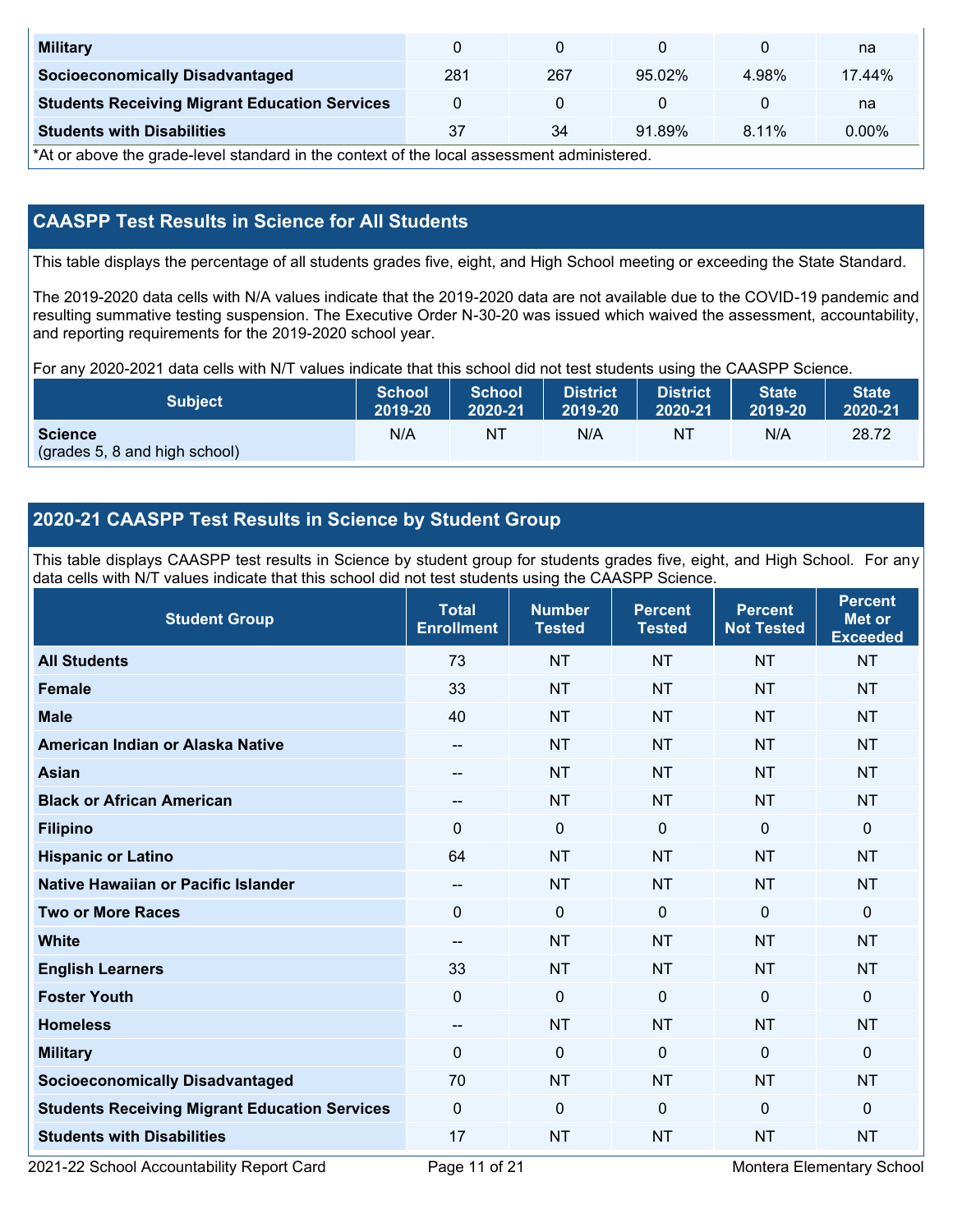# **B. Pupil Outcomes State Priority: Other Pupil Outcomes**

The SARC provides the following information relevant to the State priority: Other Pupil Outcomes (Priority 8): Pupil outcomes in the subject area of physical education.

## **2020-21 California Physical Fitness Test Results**

Due to the COVID-19 crisis, the Physical Fitness Test was suspended during the 2020-2021 school year and therefore no data are reported and each cell in this table is populated with "N/A."

| <b>Grade Level</b> | Four of Six Fitness Standards | Five of Six Fitness Standards   Six of Six Fitness Standards | <b>Percentage of Students Meeting   Percentage of Students Meeting   Percentage of Students Meeting  </b> |
|--------------------|-------------------------------|--------------------------------------------------------------|-----------------------------------------------------------------------------------------------------------|
| Grade 5            | N/A                           | N/A                                                          | N/A                                                                                                       |
| Grade 7            | N/A                           | N/A                                                          | N/A                                                                                                       |
| Grade 9            | N/A                           | N/A                                                          | N/A                                                                                                       |

# **C. Engagement State Priority: Parental Involvement**

The SARC provides the following information relevant to the State priority: Parental Involvement (Priority 3): Efforts the school district makes to seek parent input in making decisions regarding the school district and at each school site.

## **2021-22 Opportunities for Parental Involvement**

The school involves parents in an organized, ongoing, and timely way. Providing opportunities for regular meetings that allow the parents to participate in decisions relating to their children's education. We have an open campus policy that encourages parent volunteers both in and outside the classroom. Yearly opportunities allow parents to participate in our governing board, School Site Council, and district advisory committees. Montera's administration team meets with parents of Title 1, English Language Learners, Special Education, and GATE students three times a year to discuss related school programs, activities and hear feedback in the spirit of continual improvement. The Principal also holds regular "Coffee with the Principal" meetings to provide parents education, information, and a platform for addressing concerns. Montera hosts events that promote home-toschool connections, such as Back to School Night, parent conferences, and grade-level make-and-take parent nights so that parents are up to date on progress and expectations as providing the supports and resources to best help their children succeed. Parents are always invited to attend the Student Support Team and Student Attendance Review Team meetings to strategize on meeting the needs of their students best. Last, Montera parents are an essential aspect of celebrating student success during the Student of the Month, Trimester Awards Assembly as we honor student achievement.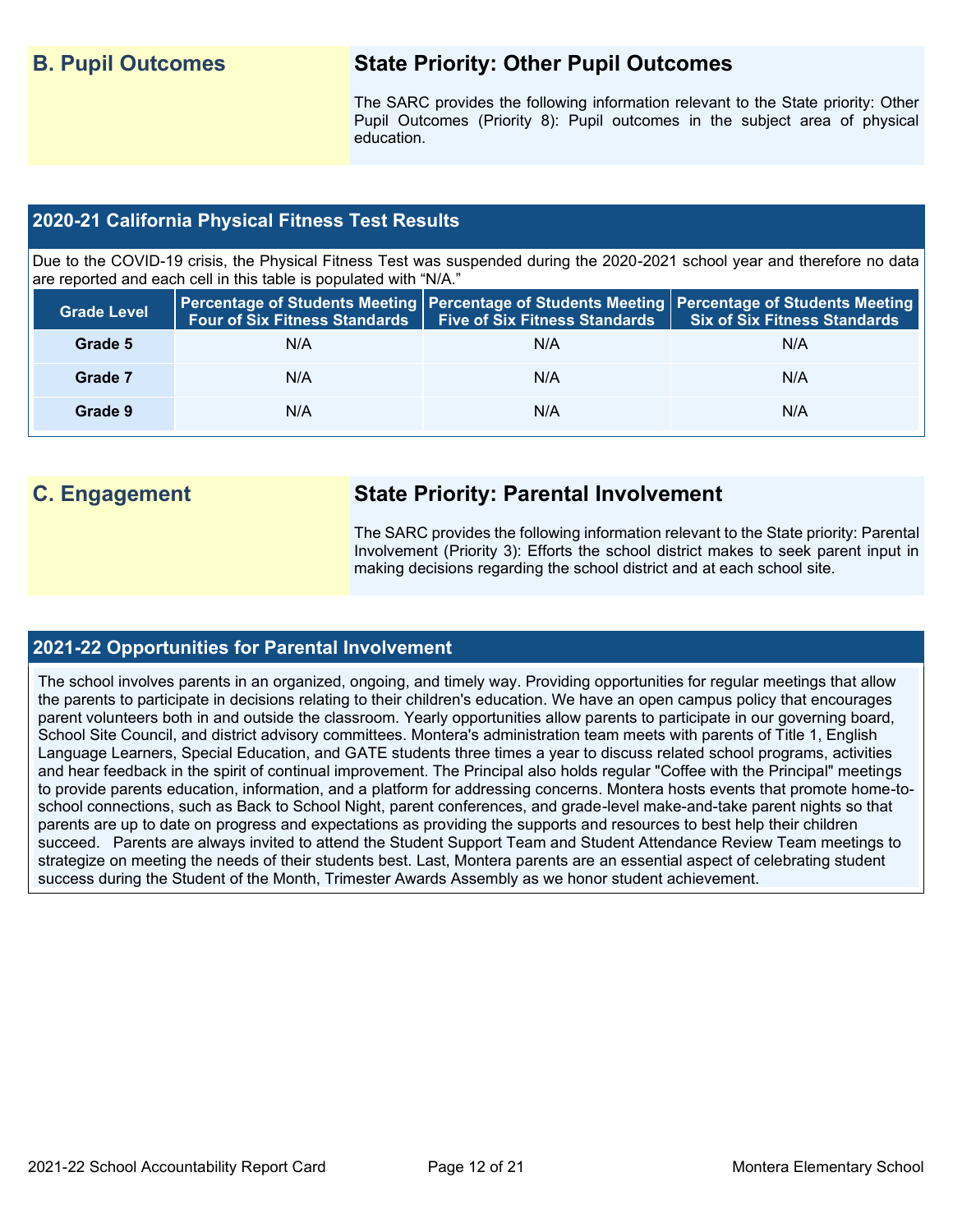# **2020-21 Chronic Absenteeism by Student Group**

| <b>Student Group</b>                                 | <b>Cumulative</b><br><b>Enrollment</b> | <b>Chronic</b><br><b>Absenteeism</b><br><b>Eligible Enrollment</b> | <b>Chronic</b><br><b>Absenteeism</b><br><b>Count</b> | <b>Chronic</b><br><b>Absenteeism</b><br><b>Rate</b> |
|------------------------------------------------------|----------------------------------------|--------------------------------------------------------------------|------------------------------------------------------|-----------------------------------------------------|
| <b>All Students</b>                                  | 586                                    | 576                                                                | 56                                                   | 9.7                                                 |
| <b>Female</b>                                        | 276                                    | 272                                                                | 27                                                   | 9.9                                                 |
| <b>Male</b>                                          | 310                                    | 304                                                                | 29                                                   | 9.5                                                 |
| American Indian or Alaska Native                     | 10                                     | 10                                                                 | 1                                                    | 10.0                                                |
| <b>Asian</b>                                         | 64                                     | 63                                                                 | 1                                                    | 1.6                                                 |
| <b>Black or African American</b>                     | 19                                     | 19                                                                 | 3                                                    | 15.8                                                |
| <b>Filipino</b>                                      | $\overline{2}$                         | $\overline{2}$                                                     | $\mathbf{0}$                                         | 0.0                                                 |
| <b>Hispanic or Latino</b>                            | 473                                    | 464                                                                | 49                                                   | 10.6                                                |
| <b>Native Hawaiian or Pacific Islander</b>           | 5                                      | 5                                                                  | 1                                                    | 20.0                                                |
| <b>Two or More Races</b>                             | 4                                      | 4                                                                  | $\mathbf{0}$                                         | 0.0                                                 |
| <b>White</b>                                         | 9                                      | 9                                                                  | 1                                                    | 11.1                                                |
| <b>English Learners</b>                              | 233                                    | 232                                                                | 23                                                   | 9.9                                                 |
| <b>Foster Youth</b>                                  | $\overline{4}$                         | $\overline{4}$                                                     | $\mathbf{0}$                                         | 0.0                                                 |
| <b>Homeless</b>                                      | 26                                     | 25                                                                 | 5                                                    | 20.0                                                |
| <b>Socioeconomically Disadvantaged</b>               | 529                                    | 526                                                                | 52                                                   | 9.9                                                 |
| <b>Students Receiving Migrant Education Services</b> | $\mathbf{0}$                           | $\mathbf 0$                                                        | $\Omega$                                             | 0.0                                                 |
| <b>Students with Disabilities</b>                    | 84                                     | 83                                                                 | 10                                                   | 12.0                                                |

# **C. Engagement State Priority: School Climate**

The SARC provides the following information relevant to the State priority: School Climate (Priority 6):

- Pupil suspension rates;
- Pupil expulsion rates; and
- Other local measures on the sense of safety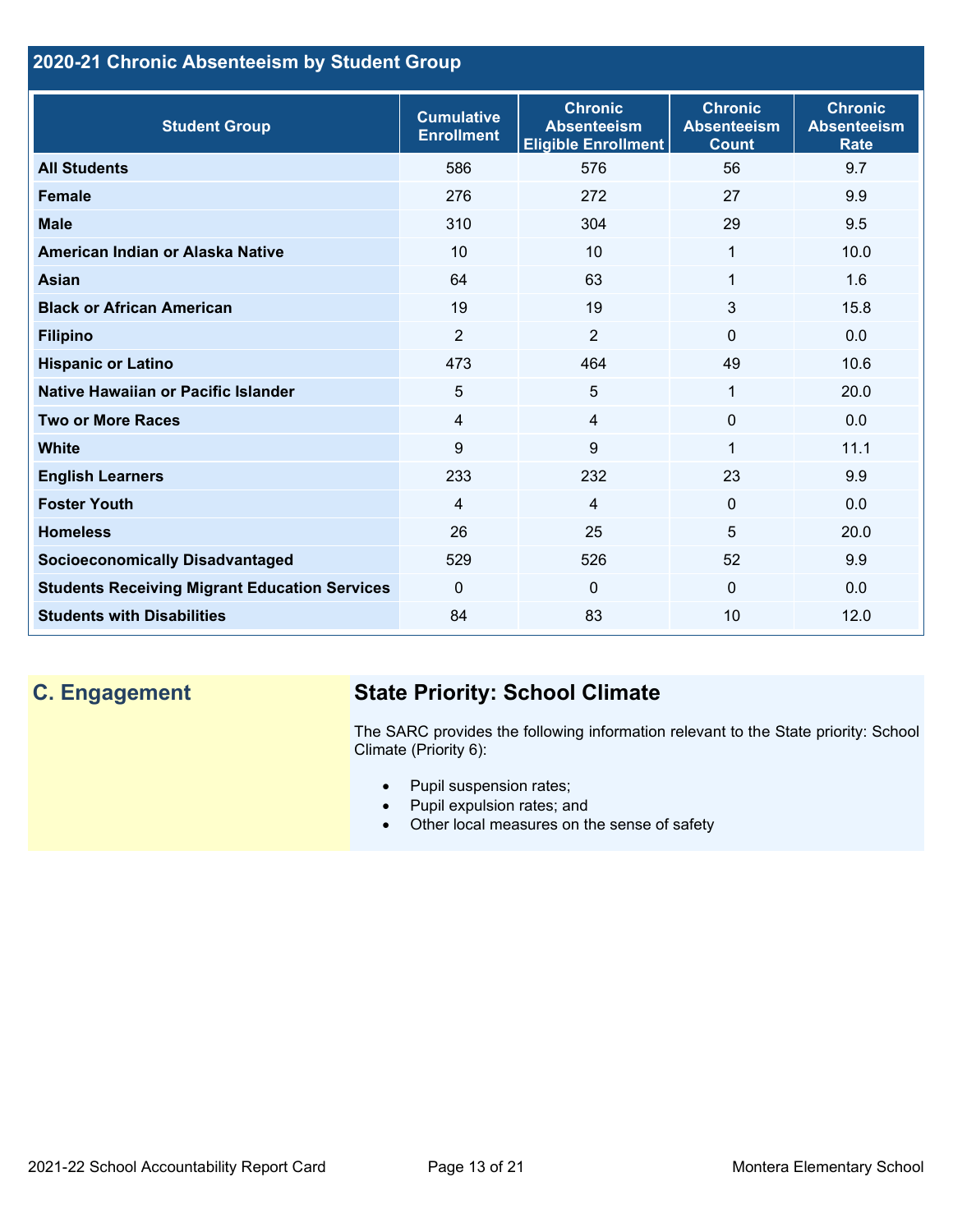### **Suspensions and Expulsions**

This table displays suspensions and expulsions data collected between July through June, each full school year respectively. Data collected during the 2020-21 school year may not be comparable to earlier years of this collection due to differences in learning mode instruction in response to the COVID-19 pandemic.

| <b>Subject</b>     | <b>School</b><br>2018-19 | <b>School</b><br>2020-21 | <b>District</b><br>2018-19 | <b>District</b><br>2020-21 | <b>State</b><br>2018-19 | <b>State</b><br>2020-21 |
|--------------------|--------------------------|--------------------------|----------------------------|----------------------------|-------------------------|-------------------------|
| <b>Suspensions</b> | 1.51                     | 0.00                     | 2.98                       | 0.03                       | 3.47                    | 0.20                    |
| <b>Expulsions</b>  | 0.00                     | 0.00                     | 0.00                       | 0.00                       | 0.08                    | 0.00                    |

This table displays suspensions and expulsions data collected between July through February, partial school year due to the COVID-19 pandemic. The 2019-2020 suspensions and expulsions rate data are not comparable to other year data because the 2019-2020 school year is a partial school year due to the COVID-19 crisis. As such, it would be inappropriate to make any comparisons in rates of suspensions and expulsions in the 2019-2020 school year compared to other school years.

| <b>Subject</b>     | <b>School</b><br>2019-20 | <b>District</b><br>2019-20 | <b>State</b><br>2019-20 |
|--------------------|--------------------------|----------------------------|-------------------------|
| <b>Suspensions</b> | 1.30                     | 1.64                       | 2.45                    |
| <b>Expulsions</b>  | 0.00                     | 0.00                       | 0.05                    |

## **2020-21 Suspensions and Expulsions by Student Group**

| <b>Student Group</b>                                 | <b>Suspensions Rate</b> | <b>Expulsions Rate</b> |
|------------------------------------------------------|-------------------------|------------------------|
| <b>All Students</b>                                  | 0.00                    | 0.00                   |
| <b>Female</b>                                        | 0.00                    | 0.00                   |
| <b>Male</b>                                          | 0.00                    | 0.00                   |
| American Indian or Alaska Native                     | 0.00                    | 0.00                   |
| <b>Asian</b>                                         | 0.00                    | 0.00                   |
| <b>Black or African American</b>                     | 0.00                    | 0.00                   |
| <b>Filipino</b>                                      | 0.00                    | 0.00                   |
| <b>Hispanic or Latino</b>                            | 0.00                    | 0.00                   |
| Native Hawaiian or Pacific Islander                  | 0.00                    | 0.00                   |
| <b>Two or More Races</b>                             | 0.00                    | 0.00                   |
| <b>White</b>                                         | 0.00                    | 0.00                   |
| <b>English Learners</b>                              | 0.00                    | 0.00                   |
| <b>Foster Youth</b>                                  | 0.00                    | 0.00                   |
| <b>Homeless</b>                                      | 0.00                    | 0.00                   |
| <b>Socioeconomically Disadvantaged</b>               | 0.00                    | 0.00                   |
| <b>Students Receiving Migrant Education Services</b> | 0.00                    | 0.00                   |
| <b>Students with Disabilities</b>                    | 0.00                    | 0.00                   |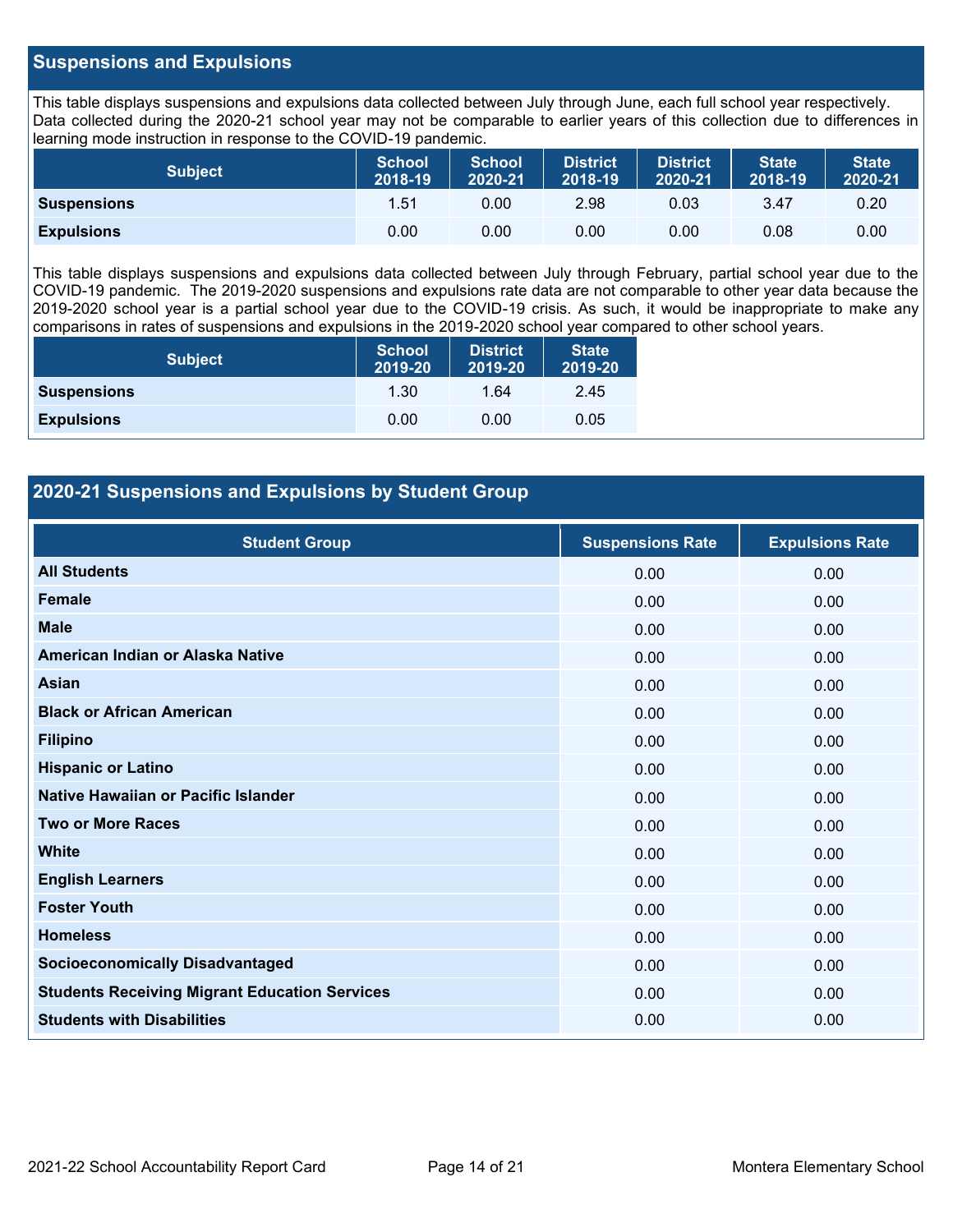### **2021-22 School Safety Plan**

Montera Elementary School's Safety Plan was jointly developed and approved by Montera's School Site Council in February 2021. All stakeholders reviewed the Safety Plan in August 2021. There are additional safety chats monthly as well as fire, earthquake and lock-down drills conducted twice a month. Administrators, Teachers, and other stakeholders are currently collaborating to update the 2022 plan. The Safety Plan includes such items as emergency contact numbers, whereabouts of emergency supplies, and disaster preparedness procedures.

# **D. Other SARC Information Information Required in the SARC**

The information in this section is required to be in the SARC but is not included in the state priorities for LCFF.

### **2018-19 Elementary Average Class Size and Class Size Distribution**

This table displays the 2018-19 average class size and class size distribution. The columns titled "Number of Classes" indicates how many classes fall into each size category (a range of total students per class). The "Other" category is for multigrade level classes.

| <b>Grade Level</b> | <b>Average</b><br><b>Class Size</b> | 1-20 Students | Number of Classes with   Number of Classes with   Number of Classes with<br>21-32 Students | 33+ Students |
|--------------------|-------------------------------------|---------------|--------------------------------------------------------------------------------------------|--------------|
| K                  | 19                                  | 3             |                                                                                            |              |
|                    | 23                                  |               | ◠                                                                                          |              |
|                    | 24                                  |               | 3                                                                                          |              |
|                    | 19                                  |               |                                                                                            |              |
|                    | 27                                  |               |                                                                                            |              |
|                    | 26                                  |               | 3                                                                                          |              |
|                    | 25                                  |               |                                                                                            |              |

### **2019-20 Elementary Average Class Size and Class Size Distribution**

This table displays the 2019-20 average class size and class size distribution. The columns titled "Number of Classes" indicates how many classes fall into each size category (a range of total students per class). The "Other" category is for multi-grade level classes.

| <b>Grade Level</b> | <b>Average</b><br><b>Class Size</b> | 1-20 Students | Number of Classes with   Number of Classes with   Number of Classes with<br>21-32 Students | 33+ Students |
|--------------------|-------------------------------------|---------------|--------------------------------------------------------------------------------------------|--------------|
| n.                 | 26                                  |               |                                                                                            |              |
|                    | 22                                  |               | ◠                                                                                          |              |
|                    | 25                                  |               | າ                                                                                          |              |
|                    | 22                                  |               | 3                                                                                          |              |
|                    | 27                                  |               |                                                                                            |              |
|                    | 26                                  |               |                                                                                            |              |
|                    | 28                                  |               |                                                                                            |              |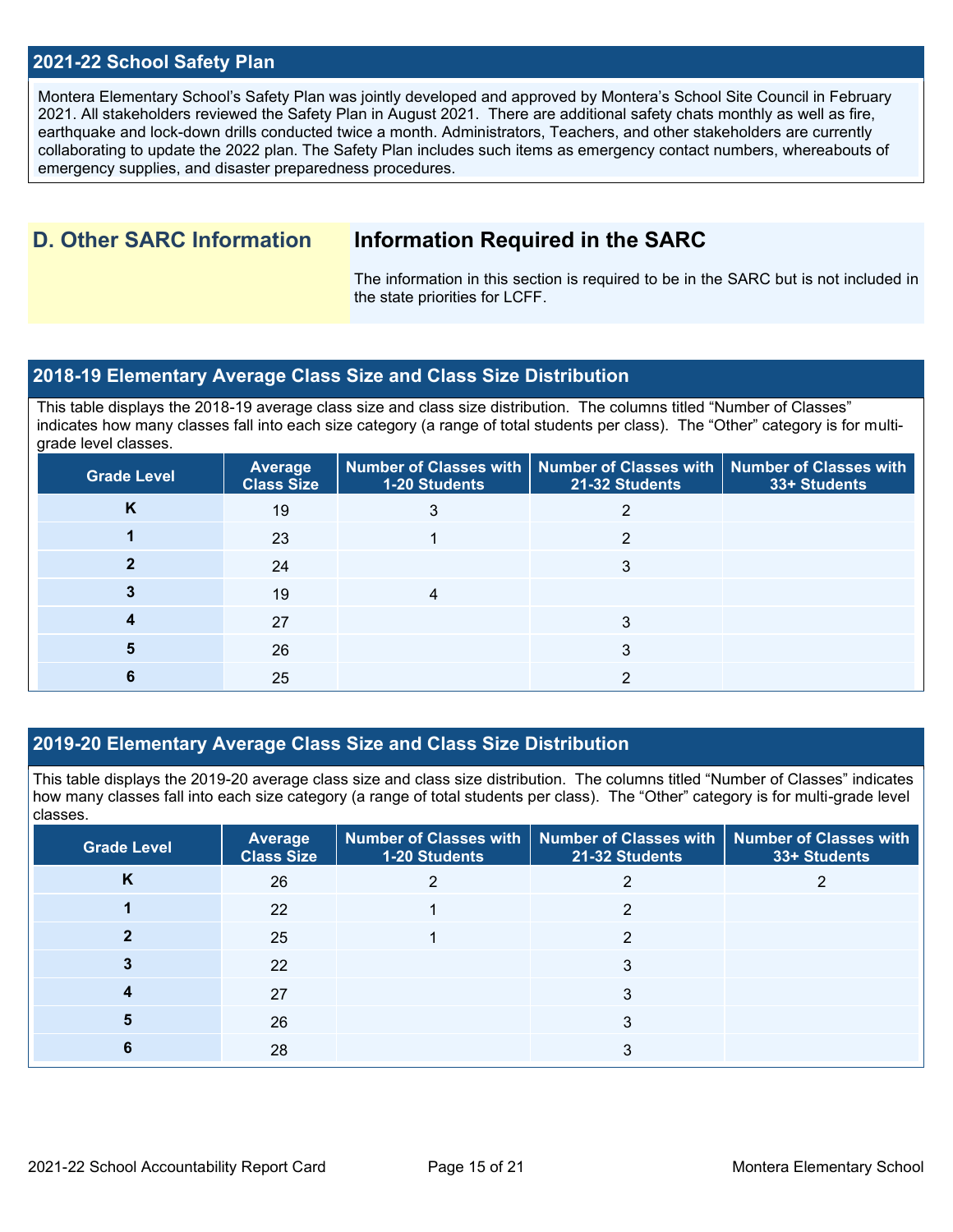### **2020-21 Elementary Average Class Size and Class Size Distribution**

This table displays the 2020-21 average class size and class size distribution. The columns titled "Number of Classes" indicates how many classes fall into each size category (a range of total students per class). The "Other" category is for multi-grade level classes.

| <b>Grade Level</b> | <b>Average</b><br><b>Class Size</b> | 1-20 Students | Number of Classes with   Number of Classes with   Number of Classes with<br>21-32 Students | 33+ Students |
|--------------------|-------------------------------------|---------------|--------------------------------------------------------------------------------------------|--------------|
| <b>n</b>           | 19                                  | 5             |                                                                                            |              |
|                    | 19                                  | 3             |                                                                                            |              |
|                    | 23                                  |               |                                                                                            |              |
|                    | 22                                  |               | 3                                                                                          |              |
|                    | 21                                  |               | 3                                                                                          |              |
|                    | 24                                  |               |                                                                                            |              |
|                    | 26                                  |               | ົ                                                                                          |              |

## **2020-21 Ratio of Pupils to Academic Counselor**

This table displays the ratio of pupils to Academic Counselor. One full time equivalent (FTE) equals one staff member working full time; one FTE could also represent two staff members who each work 50 percent of full time.

| $\mathsf{T}\mathsf{itle}^{\mathsf{T}}$ | <b>Ratio</b> |
|----------------------------------------|--------------|
| <b>Pupils to Academic Counselor</b>    |              |

# **2020-21 Student Support Services Staff**

This table displays the number of FTE support staff assigned to this school. One full time equivalent (FTE) equals one staff member working full time; one FTE could also represent two staff members who each work 50 percent of full time.

| <b>Title</b>                                                         | <b>Number of FTE Assigned to School</b> |
|----------------------------------------------------------------------|-----------------------------------------|
| <b>Counselor (Academic, Social/Behavioral or Career Development)</b> | 0                                       |
| Library Media Teacher (Librarian)                                    | 0                                       |
| <b>Library Media Services Staff (Paraprofessional)</b>               | $\mathbf{0}$                            |
| <b>Psychologist</b>                                                  | $\Omega$                                |
| <b>Social Worker</b>                                                 | $\mathbf{0}$                            |
| <b>Speech/Language/Hearing Specialist</b>                            | $\mathbf{0}$                            |
| <b>Resource Specialist (non-teaching)</b>                            | $\mathbf{0}$                            |
| <b>Other</b>                                                         | 2.5                                     |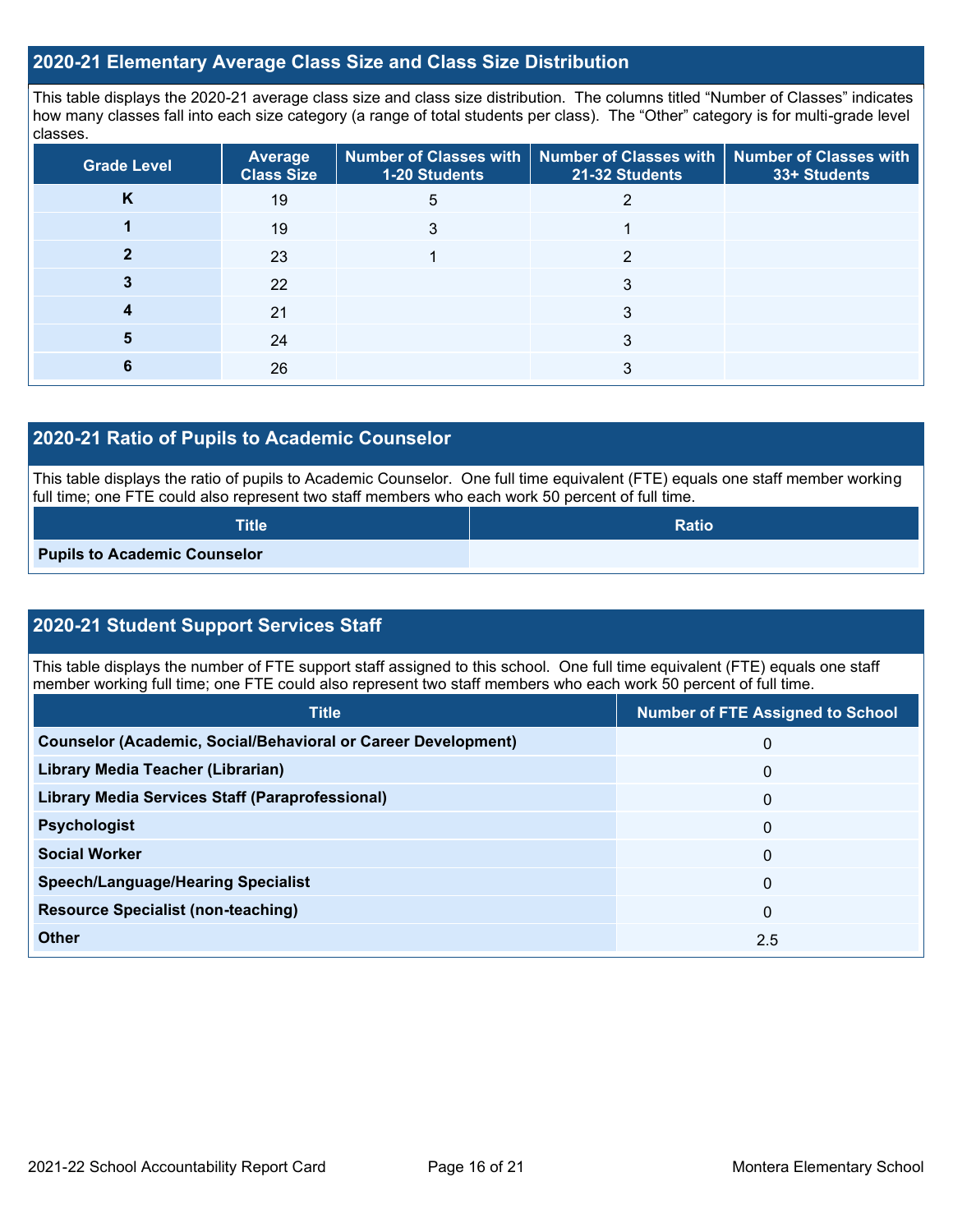### **2019-20 Expenditures Per Pupil and School Site Teacher Salaries**

This table displays the 2019-20 expenditures per pupil and average teach salary for this school. Cells with N/A values do not require data.

| Level                                                | <b>Total</b><br><b>Expenditures</b><br><b>Per Pupil</b> | <b>Expenditures</b><br><b>Per Pupil</b><br>(Restricted) | <b>Expenditures</b><br><b>Per Pupil</b><br>(Unrestricted) | Average<br><b>Teacher</b><br><b>Salary</b> |
|------------------------------------------------------|---------------------------------------------------------|---------------------------------------------------------|-----------------------------------------------------------|--------------------------------------------|
| <b>School Site</b>                                   | \$8729.0                                                | \$2149.0                                                | \$6579.0                                                  | \$89514.0                                  |
| <b>District</b>                                      | N/A                                                     | N/A                                                     | \$1608.0                                                  | \$92,686                                   |
| <b>Percent Difference - School Site and District</b> | N/A                                                     | N/A                                                     | 121.4                                                     | $-3.5$                                     |
| <b>State</b>                                         |                                                         |                                                         | \$8,444                                                   | \$85,863                                   |
| <b>Percent Difference - School Site and State</b>    | N/A                                                     | N/A                                                     | $-24.8$                                                   | 4.2                                        |

# **2020-21 Types of Services Funded**

Categorical funds are utilized to support staffing needs and programs that serve the underachieving student population. Montera School has a Multi-Tiered System of Support Team (MTSS) that coordinates case management and Student Success Team (SST) meetings which target students struggling academically and/or have behavior needs. The Student Success Team meetings involve the student, parents, referring teacher, Outreach Consultant, and School Administrator. These meetings allow the team to determine supports that best close the gap. The administrative staff coordinates and supports the school plan and program by using a variety of assessments to monitor the progress of all students and coordinating the implementation of supplemental school programs to meet the needs of underachieving students. Montera School has a full-time Intervention Teacher who provides daily tutoring for underachieving students in a small-group setting, between the bells and after in ELA and Math. To meet social-emotional needs, our Outreach Consultant facilitates services to students who may need additional resources in the areas of counseling, case management, basic need, and housing.

Extracurricular activities such as Science Olympiad, Math Pentathlon, GATE club, Coding, Chess Teams, Spelling Bee, Student Council, and our year-round sports programs provide excellent enrichment activities for students. Our school mentor coordinates a homework club after-school to support students. The school has a dedicated library staffed by a 3-hour per day Library/Media Aide so students can check out books and use the resources available. Montera also collaborates with the City of Montclair to provide facilities for an After-School Program that occurs Monday through Friday until six in the evening. The program is staffed by the City of Montclair to keep children safe and provide a meaningfully academic program that is aligned to state standards. The program also provides students with extra academic support and extracurricular activities, such as music, arts and crafts, and sports.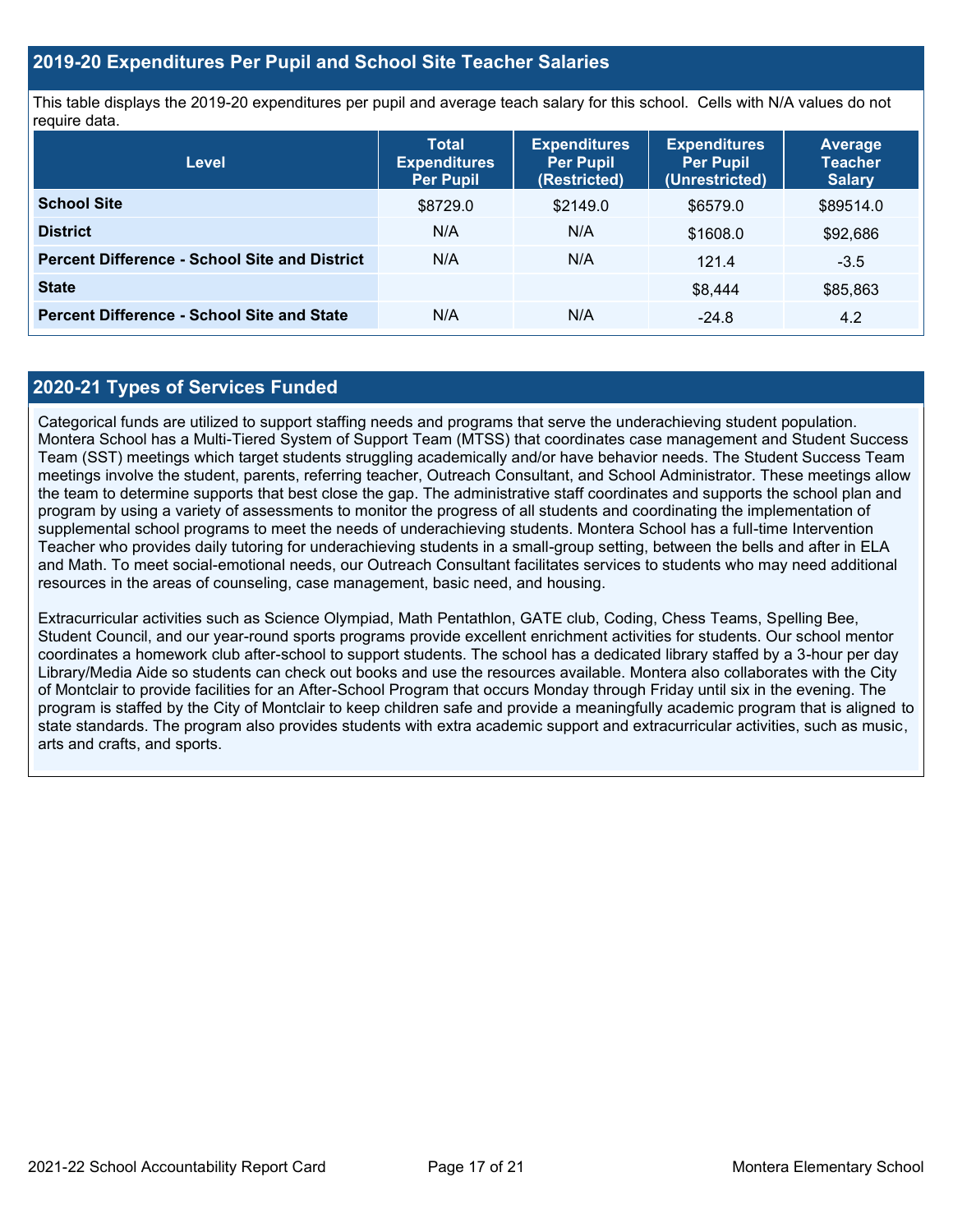### **2019-20 Teacher and Administrative Salaries**

This table displays the 2019-20 Teacher and Administrative salaries. For detailed information on salaries, see the CDE Certification Salaries & Benefits web page at [http://www.cde.ca.gov/ds/fd/cs/.](http://www.cde.ca.gov/ds/fd/cs/)

| Category                                             | <b>District</b><br><b>Amount</b> | <b>State Average</b><br>for Districts<br>in Same Category |
|------------------------------------------------------|----------------------------------|-----------------------------------------------------------|
| <b>Beginning Teacher Salary</b>                      | \$48,998                         | \$52,060                                                  |
| <b>Mid-Range Teacher Salary</b>                      | \$87,146                         | \$84,043                                                  |
| <b>Highest Teacher Salary</b>                        | \$105,113                        | \$107,043                                                 |
| <b>Average Principal Salary (Elementary)</b>         | \$138,892                        | \$133,582                                                 |
| <b>Average Principal Salary (Middle)</b>             | \$141,565                        | \$138,803                                                 |
| <b>Average Principal Salary (High)</b>               | \$0                              | \$133,845                                                 |
| <b>Superintendent Salary</b>                         | \$319,095                        | \$240,628                                                 |
| <b>Percent of Budget for Teacher Salaries</b>        | 37%                              | 35%                                                       |
| <b>Percent of Budget for Administrative Salaries</b> | 6%                               | 5%                                                        |

### **Professional Development**

Montara Elementary in Ontario-Montclair School District provides extensive opportunities for professional development. The OMSD Learning and Teaching Division provides professional development in writing, reading, mathematics, visual and performing arts, science, and other content areas and the delivery of instruction. In addition, the district offers quality, ongoing professional development to all teachers by grade level, content area, and/or individual preference.

Montera's focus for professional development this year is on Effective Instructional Strategies, emphasizing Common Core readiness and Writing through the use of KAGAN strategies and gradual release. Montera selected its professional development focus based on the district's vision and the most recent SBAC and I-REady Data. In addition, the staff meets three times a month on our Tuesday minimum day as well as twice a month during P.E. to participate in Professional Learning Communities to improve our professional practices. As a result, teachers have the opportunity to practice the skills they learn in their classrooms with feedback from the Principal, Assistant Principal, and each other.

Students from Kinder to sixth grade utilize Universal Access coring in English Language Arts class 45 - 90 minutes a day. Additionally, we provide on-site professional development to our teachers on alternate Tuesdays. Paraprofessionals and noninstructional staff are provided with training opportunities through the district office and the school site. We focus on understanding what positive student interactions emphasize positive reinforcement, student safety, responsibility, and respect.

District-level professional development includes workshop sessions and classroom support for beginning teachers (BTSA), courses for teachers working towards their teaching credentials, support for veteran teachers through the Peer Assistance and Review program (PAR), technology training and classroom support, leadership development for administrators, compliance workshops, and a variety of job-specific and mandated training for classified employees. In addition, OMSD has several sustained initiatives, including MTTS, PBIS, UDL, and ECRI.

This table displays the number of school days dedicated to staff development and continuous improvement.

| <b>Subiect</b> \                                                                | 2019-20   2020-21   2021-22 |    |
|---------------------------------------------------------------------------------|-----------------------------|----|
| Number of school days dedicated to Staff Development and Continuous Improvement | 28                          | 13 |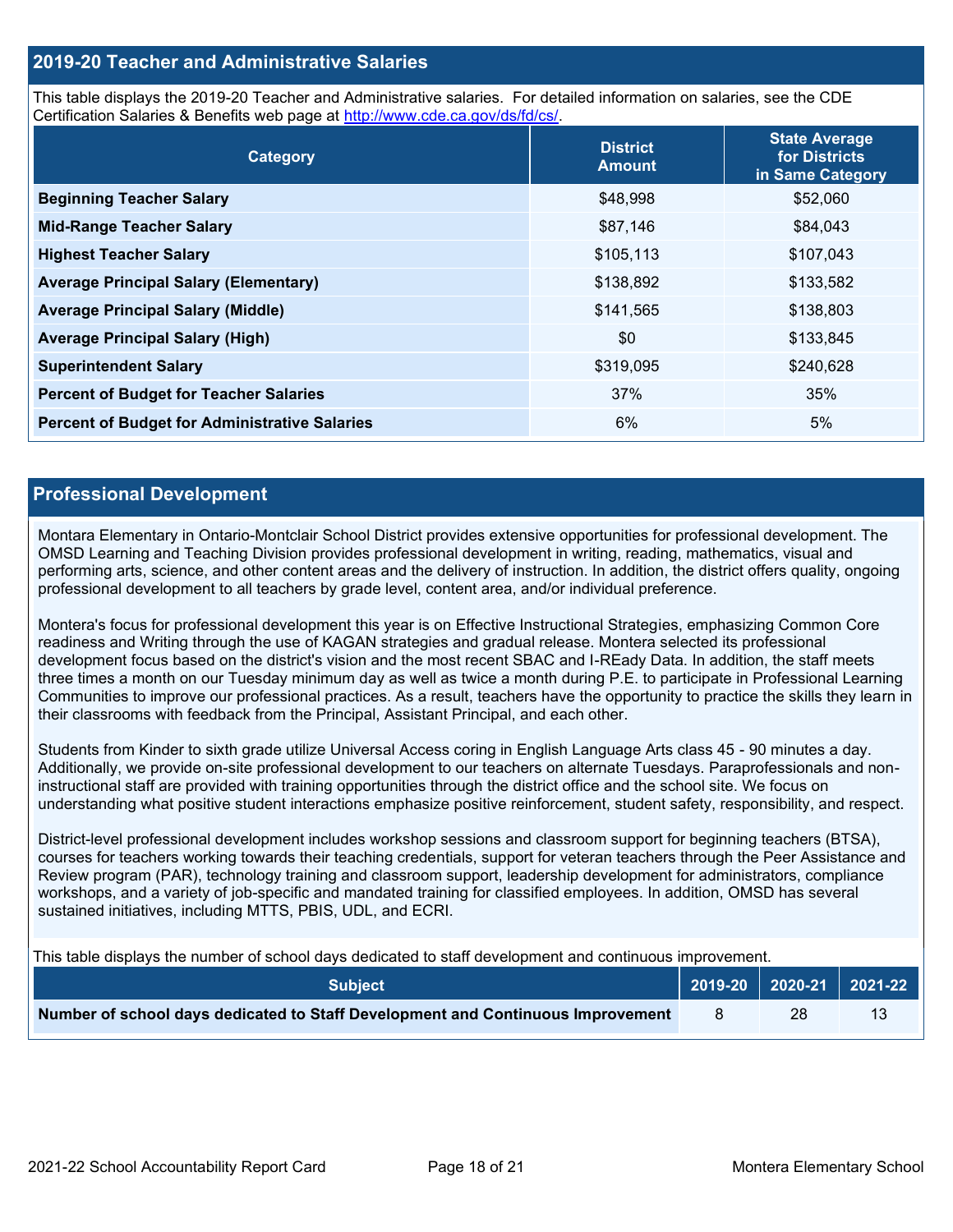# **Ontario-Montclair School District 2020-21 Local Accountability Report Card (LARC) Addendum**

# **Local Accountability Report Card (LARC) Addendum**

**2020-21 Local Accountability Report Card (LARC) Addendum Overview**



On July 14, 2021, the California State Board of Education (SBE) determined that the California Department of Education (CDE) will use the SARC as the mechanism to conduct a one-time data collection of the LEA-level aggregate test results of all school's local assessments administered during the 2020–2021 school year in order to meet the federal Every Students Succeeds Act (ESSA) reporting requirement for the Local Educational Agency Accountability Report Cards (LARCs).

Each local educational agency (LEA) is responsible for preparing and posting their annual LARC in accordance with the federal ESSA. As a courtesy, the CDE prepares and posts the LARCs on behalf of all LEAs.

Only for the 2020–2021 school year and the 2020–2021 LARCs, LEAs are required to report their aggregate local assessments test results at the LEA-level to the CDE by populating the tables below via the SARC. These data will be used to meet the LEAs' federal requirement for their LARCs. Note that it is the responsibility of the school and LEA to ensure that all student privacy and suppression rules are in place when reporting data in Tables 3 and 4 in the Addendum, as applicable.

The tables below are not part of the SBE approved 2020–2021 SARC template but rather are the mechanism by which these required data will be collected from LEAs.

For purposes of the LARC and the following tables, an LEA is defined as a school district, a county office of education, or a direct funded charter school.

| 2021-22 District Contact Information |                                   |  |  |
|--------------------------------------|-----------------------------------|--|--|
| <b>District Name</b>                 | Ontario-Montclair School District |  |  |
| <b>Phone Number</b>                  | $(909)$ 459-2500                  |  |  |
| Superintendent                       | Dr. James Q. Hammond              |  |  |
| <b>Email Address</b>                 | info@omsd.net                     |  |  |
| <b>District Website Address</b>      | https://www.omsd.net              |  |  |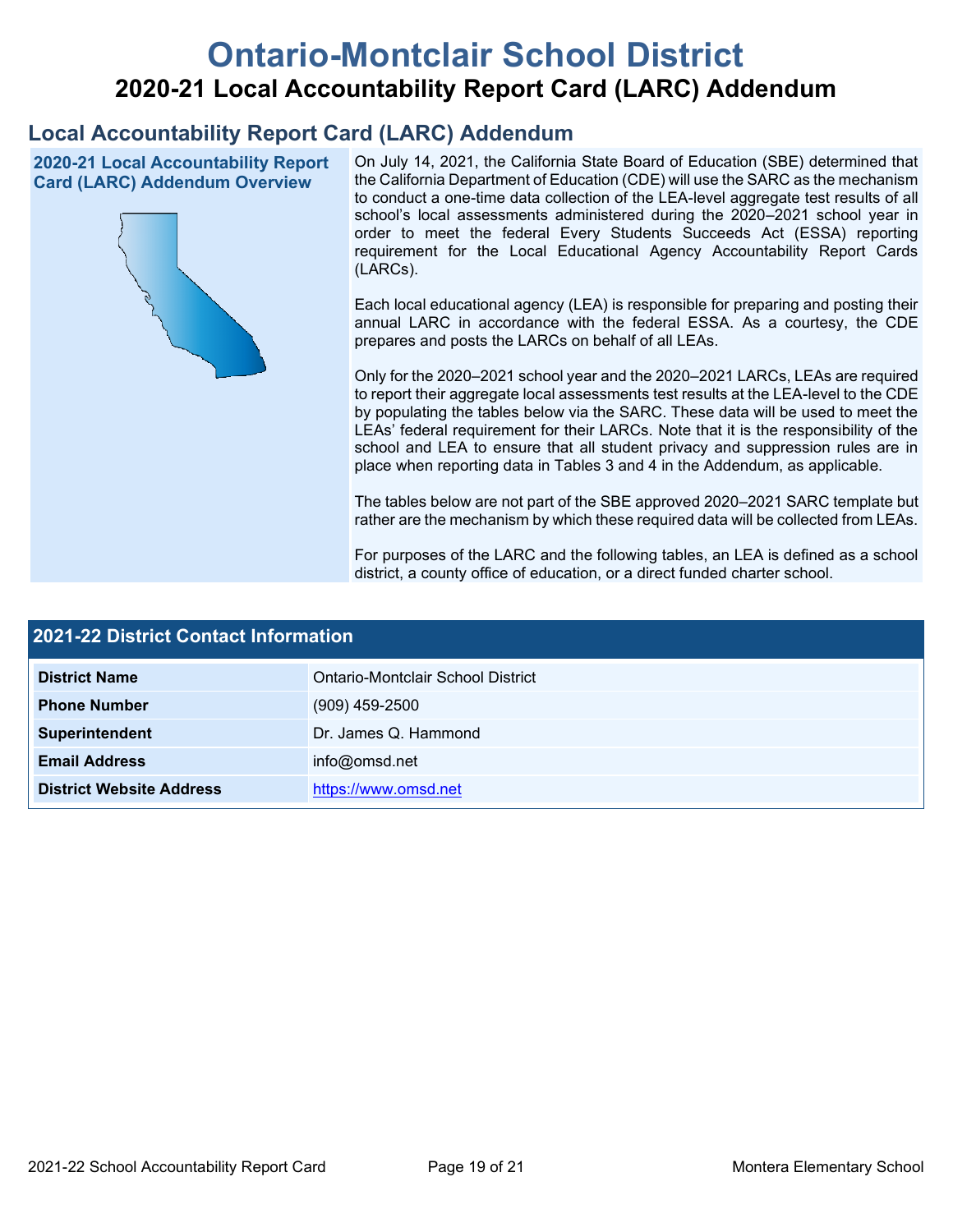# **2020-21 CAASPP Test Results in ELA by Student Group**

This table displays CAASPP test results in ELA by student group for students grades three through eight and grade eleven taking and completing a state-administered assessment. The CDE will populate this table for schools in cases where the school administered the CAASPP assessment. In cases where the school administered a local assessment instead of CAASPP, the CDE will populate this table with "NT" values, meaning this school did not test students using the CAASPP. See the local assessment(s) table for more information.

| <b>CAASPP</b><br><b>Student Groups</b>               | <b>CAASPP</b><br><b>Total</b><br><b>Enrollment</b> | <b>CAASPP</b><br><b>Number</b><br><b>Tested</b> | <b>CAASPP</b><br><b>Percent</b><br><b>Tested</b> | <b>CAASPP</b><br><b>Percent</b><br><b>Not Tested</b> | <b>CAASPP</b><br><b>Percent</b><br>Met or<br><b>Exceeded</b> |
|------------------------------------------------------|----------------------------------------------------|-------------------------------------------------|--------------------------------------------------|------------------------------------------------------|--------------------------------------------------------------|
| <b>All Students</b>                                  | 12994                                              | <b>NT</b>                                       | <b>NT</b>                                        | <b>NT</b>                                            | <b>NT</b>                                                    |
| <b>Female</b>                                        | 6378                                               | <b>NT</b>                                       | <b>NT</b>                                        | <b>NT</b>                                            | <b>NT</b>                                                    |
| <b>Male</b>                                          | 6616                                               | <b>NT</b>                                       | <b>NT</b>                                        | <b>NT</b>                                            | <b>NT</b>                                                    |
| American Indian or Alaska Native                     | 92                                                 | <b>NT</b>                                       | <b>NT</b>                                        | <b>NT</b>                                            | <b>NT</b>                                                    |
| <b>Asian</b>                                         | 257                                                | <b>NT</b>                                       | <b>NT</b>                                        | <b>NT</b>                                            | <b>NT</b>                                                    |
| <b>Black or African American</b>                     | 394                                                | <b>NT</b>                                       | <b>NT</b>                                        | <b>NT</b>                                            | <b>NT</b>                                                    |
| <b>Filipino</b>                                      | 81                                                 | <b>NT</b>                                       | <b>NT</b>                                        | <b>NT</b>                                            | <b>NT</b>                                                    |
| <b>Hispanic or Latino</b>                            | 11629                                              | <b>NT</b>                                       | <b>NT</b>                                        | <b>NT</b>                                            | <b>NT</b>                                                    |
| <b>Native Hawaiian or Pacific Islander</b>           | 31                                                 | <b>NT</b>                                       | <b>NT</b>                                        | <b>NT</b>                                            | <b>NT</b>                                                    |
| <b>Two or More Races</b>                             | 140                                                | <b>NT</b>                                       | <b>NT</b>                                        | <b>NT</b>                                            | <b>NT</b>                                                    |
| <b>White</b>                                         | 370                                                | <b>NT</b>                                       | <b>NT</b>                                        | <b>NT</b>                                            | <b>NT</b>                                                    |
| <b>English Learners</b>                              | 2756                                               | <b>NT</b>                                       | <b>NT</b>                                        | <b>NT</b>                                            | <b>NT</b>                                                    |
| <b>Foster Youth</b>                                  | 73                                                 | <b>NT</b>                                       | <b>NT</b>                                        | <b>NT</b>                                            | <b>NT</b>                                                    |
| <b>Homeless</b>                                      | 2320                                               | <b>NT</b>                                       | <b>NT</b>                                        | <b>NT</b>                                            | <b>NT</b>                                                    |
| <b>Military</b>                                      | $\mathbf 0$                                        | $\mathbf 0$                                     | $\mathbf 0$                                      | $\mathbf 0$                                          | 0                                                            |
| <b>Socioeconomically Disadvantaged</b>               | 11552                                              | <b>NT</b>                                       | <b>NT</b>                                        | <b>NT</b>                                            | <b>NT</b>                                                    |
| <b>Students Receiving Migrant Education Services</b> | 0                                                  | $\mathbf 0$                                     | $\mathbf{0}$                                     | $\mathbf 0$                                          | 0                                                            |
| <b>Students with Disabilities</b>                    | 1919                                               | <b>NT</b>                                       | <b>NT</b>                                        | <b>NT</b>                                            | <b>NT</b>                                                    |